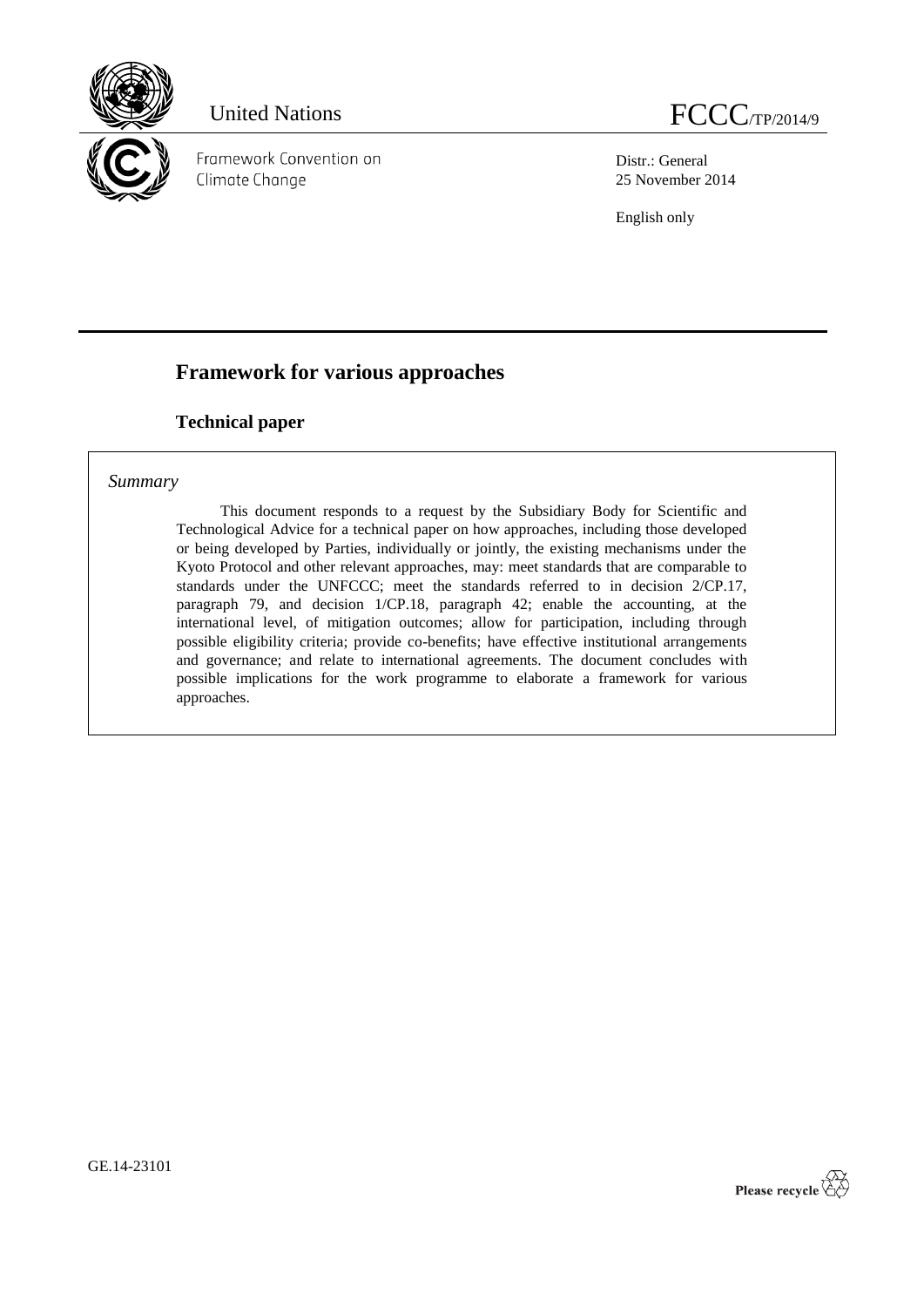# Contents

|     |                 |                                                                                                                                                         | Paragraphs | Page           |
|-----|-----------------|---------------------------------------------------------------------------------------------------------------------------------------------------------|------------|----------------|
| I.  |                 |                                                                                                                                                         | $1 - 9$    | 3              |
|     | A.              |                                                                                                                                                         | $1 - 2$    | 3              |
|     | <b>B.</b>       |                                                                                                                                                         | $3 - 8$    | 3              |
|     | $\mathcal{C}$ . | Possible action by the Subsidiary Body for Scientific and Technological                                                                                 | 9          | $\overline{4}$ |
| П.  |                 | Context                                                                                                                                                 | $10 - 15$  | 4              |
| Ш.  |                 |                                                                                                                                                         | $16 - 64$  | 5              |
|     | A.              | How approaches meet standards that are comparable to standards under                                                                                    | $16 - 24$  | 5              |
|     | <b>B.</b>       | How approaches meet the standards referred to in decision 2/CP.17,                                                                                      | $25 - 41$  | 9              |
|     | $C_{\cdot}$     | How approaches enable the accounting, at the international level,                                                                                       | $42 - 47$  | 18             |
|     | D.              | How approaches allow for participation, including through possible                                                                                      | $48 - 53$  | 20             |
|     | E.              | How approaches provide co-benefits, including, but not limited to, their<br>contribution to sustainable development, poverty eradication and adaptation | $54 - 58$  | 21             |
|     | $F_{\cdot}$     | How approaches have effective institutional arrangements and governance                                                                                 | $59 - 62$  | 23             |
|     | G.              |                                                                                                                                                         | $63 - 64$  | 25             |
| IV. |                 |                                                                                                                                                         | $65 - 72$  | 25             |
|     |                 |                                                                                                                                                         |            | 28             |

Annex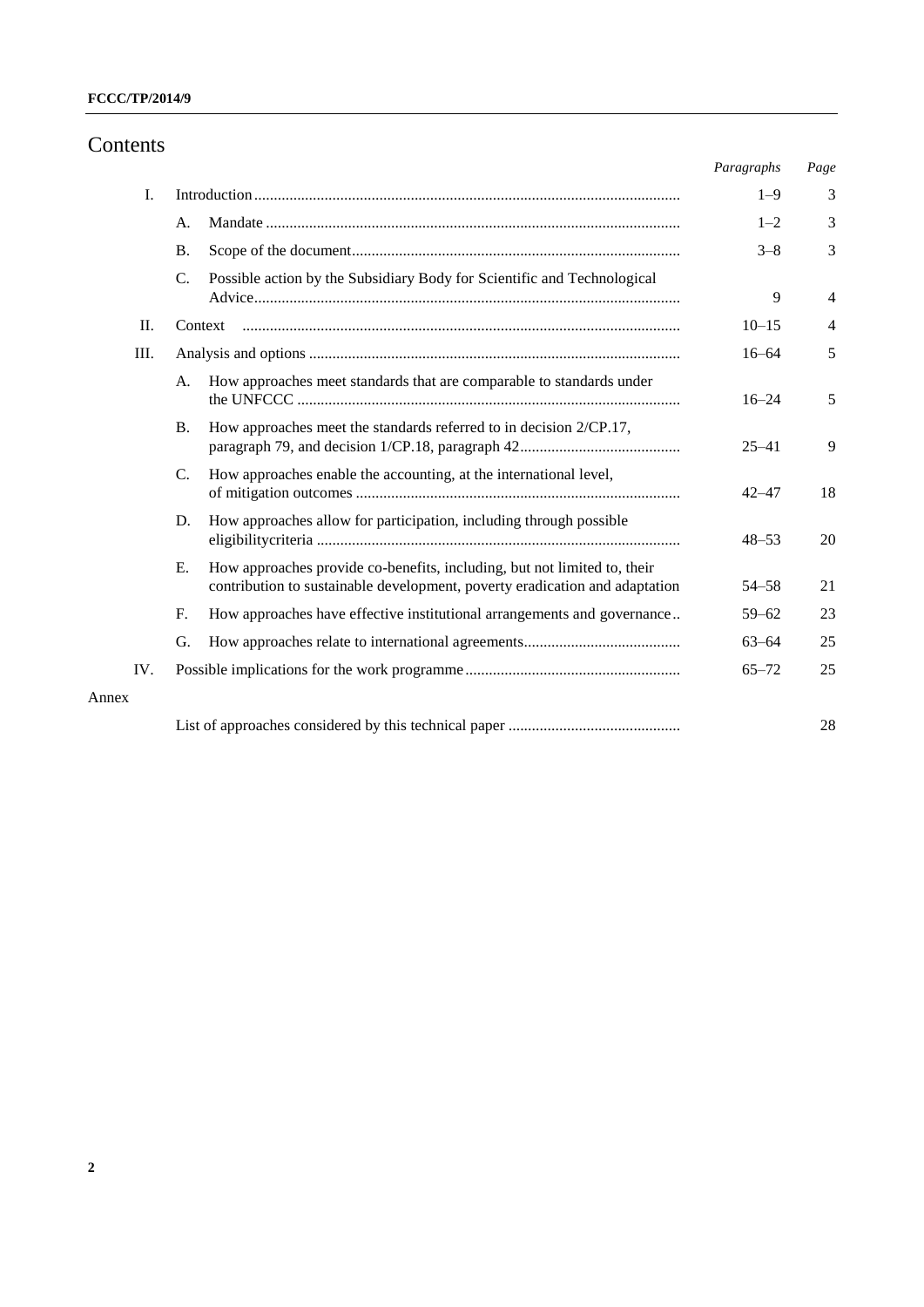# **I. Introduction**

### **A. Mandate**

1. The Subsidiary Body for Scientific and Technological Advice (SBSTA), at its fortieth session, invited Parties and admitted observer organizations to submit, by 22 September 2014, their views, including information, experience and good practice relevant to the design and operation of market-based and non-market-based approaches. The SBSTA suggested that these submissions could address, inter alia, whether and how approaches:

(a) Meet standards that are comparable to standards under the UNFCCC;

(b) Meet the standards referred to in decision 2/CP.17, paragraph 79, and decision 1/CP.18, paragraph 42;

(c) Enable the accounting, at the international level, of mitigation outcomes;

(d) Allow for participation, including through possible eligibility criteria;

(e) Provide co-benefits, including, but not limited to, their contribution to sustainable development, poverty eradication and adaptation;

(f) Have effective institutional arrangements and governance;

(g) Relate to international agreements. 1

2. It also requested the secretariat to prepare, for consideration at SBSTA 41, a technical paper on how approaches may address the issues referred to in paragraph 1 above, based on the submissions referred to in the same paragraph and other relevant materials.<sup>2</sup>

### **B. Scope of the document**

3. This document assesses experience and good practice regarding the operation of approaches and identifies possible implications for further consideration by Parties.

4. The document considers approaches that have been or are being developed by Parties, individually or jointly, the three existing mechanisms under the Kyoto Protocol (the clean development mechanism (CDM), international emissions trading (IET) and joint implementation (JI)) and other relevant approaches, such as those that have been or are being developed by subnational authorities or non-governmental organizations. The annex lists the approaches that are considered in this document, as well as the abbreviations used.

5. The document considers market-based approaches and non-market-based approaches. Market-based approaches enable the transferability of mitigation outcomes,<sup>3</sup> whereby mitigation outcomes generated by one entity can be used by another entity, as in emissions trading systems and crediting programmes; non-market-based approaches do not. 4

<sup>1</sup> FCCC/SBSTA/2014/2, paragraph 166.

<sup>2</sup> FCCC/SBSTA/2014/2, paragraph 168.

<sup>3</sup> "Mitigation outcomes" refer to emission reductions, emission removals or avoided emissions.

Note that a policy or measure may blend market-based and non-market-based elements. For example, an emissions trading system (ETS) (market-based) can raise funds for research and development, and a carbon tax (non-market-based) can enable emitters to use units – which represent mitigation outcomes generated by other entities – as an alternative means to fulfil their tax payment obligations.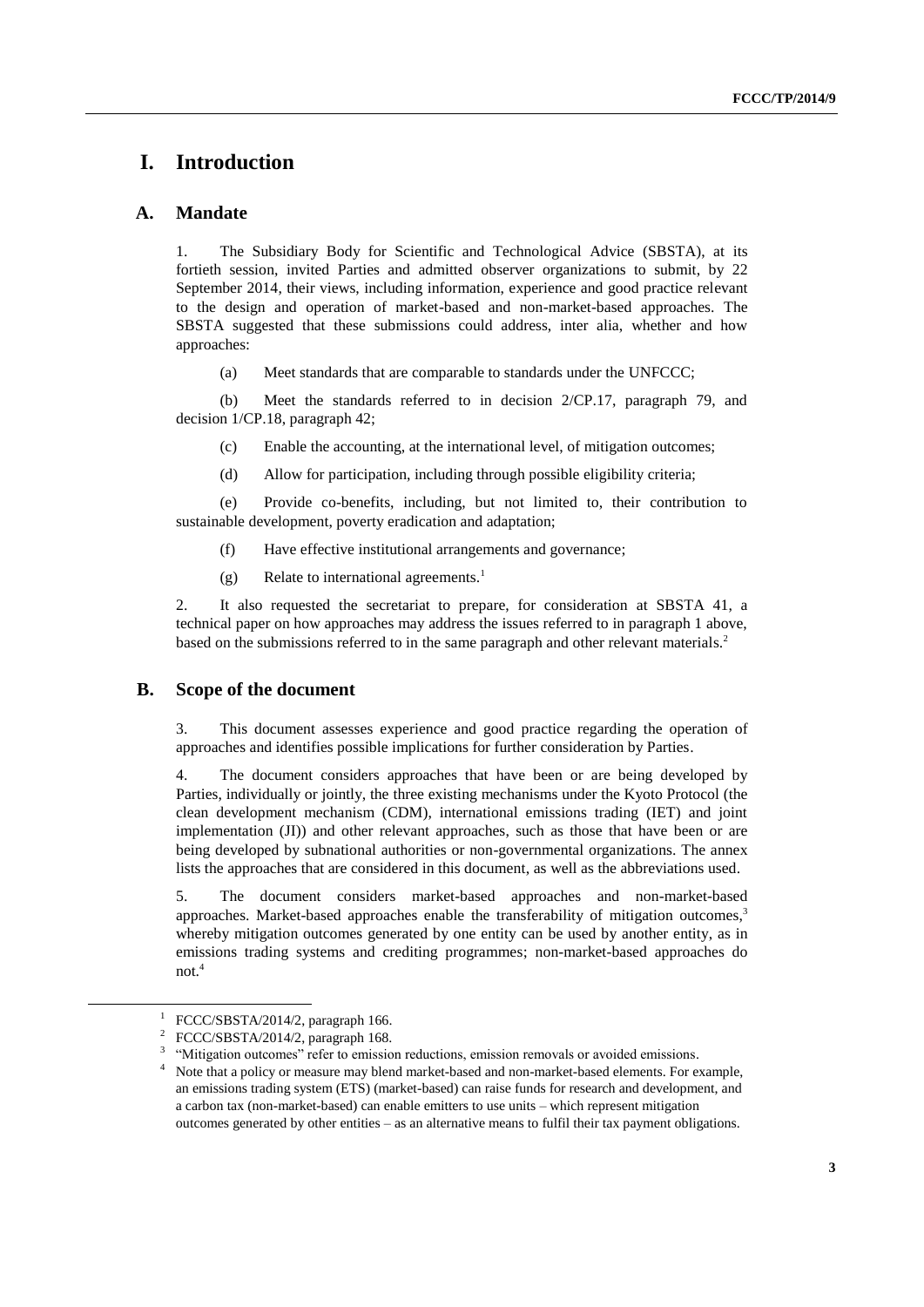6. Among market-based approaches are included crediting approaches and trading approaches. Crediting approaches and trading approaches are similar in that both establish a reference level of emissions within a defined boundary (spatial and/or temporal), cover one or more entities (typically greenhouse gas emitters) and address the generation, transfer and use of mitigation outcomes. Their chief difference relates to how they generate mitigation outcomes. In a crediting approach, mitigation outcomes are generally recognized through the ex post issuance of units equal to the difference between the reference level and actual emissions within the boundary; an incentive to mitigate is created through the receipt of units for mitigation beyond the reference level, which can then be monetized. In a trading approach, mitigation outcomes are generally recognized through the ex ante issuance of units equal to the reference level within the boundary, with covered entities obliged to obtain and surrender a quantity of units equal to their actual emissions; an incentive to mitigate is created through being able to monetize surplus units if the entity holds more units than it needs to meet its compliance obligation.

7. Apart from submissions from Parties and admitted observer organizations, the materials used in preparing this document include primary sources, such as information published or presented by administrators of approaches, and secondary sources, such as articles or reports by intergovernmental or non-governmental organizations.

8. This document should be read in conjunction with two complementary technical papers, one that focuses exclusively on non-market-based approaches,<sup>5</sup> and another that focuses on the new market-based mechanism under the guidance and authority of the Conference of the Parties (COP). 6

## **C. Possible action by the Subsidiary Body for Scientific and Technological Advice**

9. The SBSTA may wish to draw on the experience and good practice regarding the operation of approaches, as well as the possible implications for further consideration by Parties, as contained in this document, when continuing its consideration of the framework for various approaches (FVA) at SBSTA 41 under its agenda item 12(a), with a view to recommending a draft decision for consideration and adoption at COP 20.<sup>7</sup>

## **II. Context**

10. Discussions on the FVA began under the Ad Hoc Working Group on Long-term Cooperative Action under the Convention (AWG-LCA) in 2011 in the context of various approaches to enhance the cost-effectiveness of, and to promote, mitigation actions. COP 17 requested the AWG-LCA to conduct a work programme to consider a framework for such approaches.<sup>8</sup>

11. The current SBSTA work programme to elaborate the FVA was mandated at COP 18 with a view to the SBSTA recommending a draft decision thereon for adoption at COP 19.<sup>9</sup> COP 18 decided that the work programme shall consider:

- (a) The purposes of the FVA;
- (b) The scope of approaches to be included under the FVA;

<sup>5</sup> FCCC/TP/2014/10.

<sup>6</sup> FCCC/TP/2014/11.

<sup>7</sup> FCCC/SBSTA/2014/2, paragraph 169.

Decision 2/CP.17, paragraphs 79–82.

Decision 1/CP.18, paragraph 44.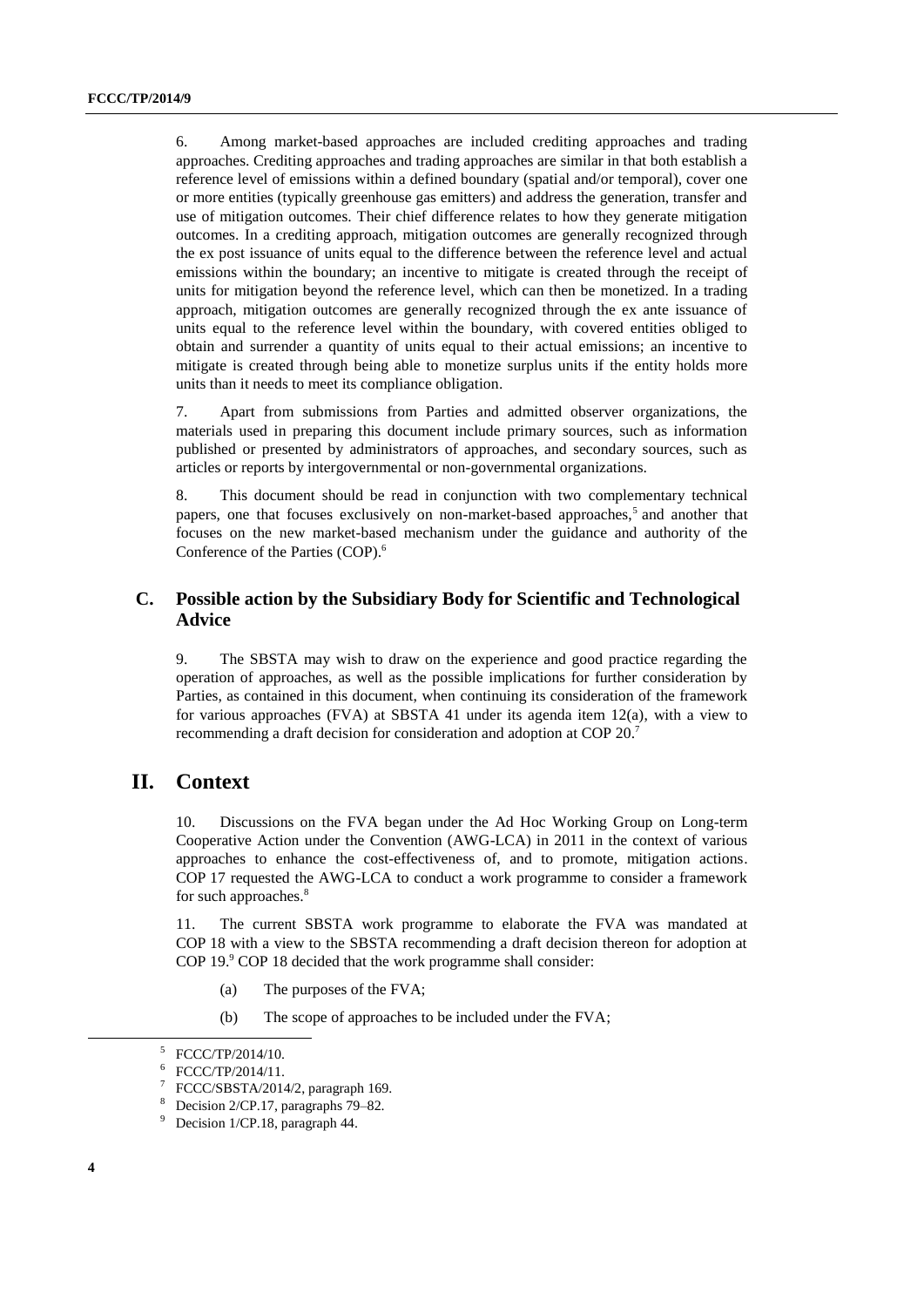(c) A set of criteria and procedures to ensure the environmental integrity of approaches in accordance with decision 2/CP.17, paragraph 79;

(d) Technical specifications to avoid double counting through the accurate and consistent recording and tracking of mitigation outcomes;

(e) The institutional arrangements for the FVA.<sup>10</sup>

12. The subsequent work has included deliberations during sessions of the SBSTA and a workshop on the FVA, which was held on 9 October 2013 in Bonn, Germany.<sup>11</sup>

13. During these discussions, Parties have emphasized (and reaffirmed) that all approaches must meet standards that deliver real, permanent, additional and verified mitigation outcomes, avoid double counting of effort and achieve a net decrease and/or avoidance of greenhouse gas emissions. Parties have also discussed the potential role of the FVA in considering whether and how approaches meet these standards, particularly where approaches are used by Parties to fulfil commitments, pledges or contributions under the Convention and its instruments.

14. Parties have also commented on the relationship between the FVA and the work of the Ad Hoc Working Group on the Durban Platform for Enhanced Action (ADP) to develop a protocol, another legal instrument or an agreed outcome with legal force under the Convention that is to come into effect and be implemented from 2020. This is commonly referred to as the 2015 agreement. In the context of its deliberations on the FVA, SBSTA 40 noted that the work of the ADP is informed by the work of the subsidiary bodies, and also noted that its work on the FVA is being conducted without prejudice to the work of the ADP on the 2015 agreement and pre-2020 ambition.<sup>12</sup>

15. The emerging view appears to be that the FVA should operationalize the use by Parties of approaches to fulfil commitments, pledges or contributions under the Convention and its instruments. Parties have initiated discussions of functions of the FVA that would enable it to serve this role, such as sharing information about approaches, considering approaches with a view to understanding whether and how they meet relevant standards and elaborating and administering the international arrangements that would be needed for their use, particularly in respect of accounting for mitigation outcomes and eligibility criteria for participation.

## **III. Analysis and options**

## **A. How approaches meet standards that are comparable to standards under the UNFCCC**

#### **1. Overview**

-

16. "Standards under the UNFCCC" refer to standards agreed by formal bodies under the Convention and its instruments, specifically the COP and the Conference of the Parties serving as the meeting of the Parties to the Kyoto Protocol (CMP). These also include bodies under the COP or the CMP, such as the regulatory bodies for two Kyoto Protocol mechanisms: the Executive Board of the CDM and the Joint Implementation Supervisory Committee (JISC). 13

 $10$  Decision 1/CP.18, paragraph 46.

<sup>11</sup> FCCC/SBSTA/2013/INF.11.

<sup>&</sup>lt;sup>12</sup> FCCC/SBSTA/2014/2, paragraphs 164.

<sup>&</sup>lt;sup>13</sup> There is no equivalent regulatory body for the third Kyoto Protocol mechanism, IET.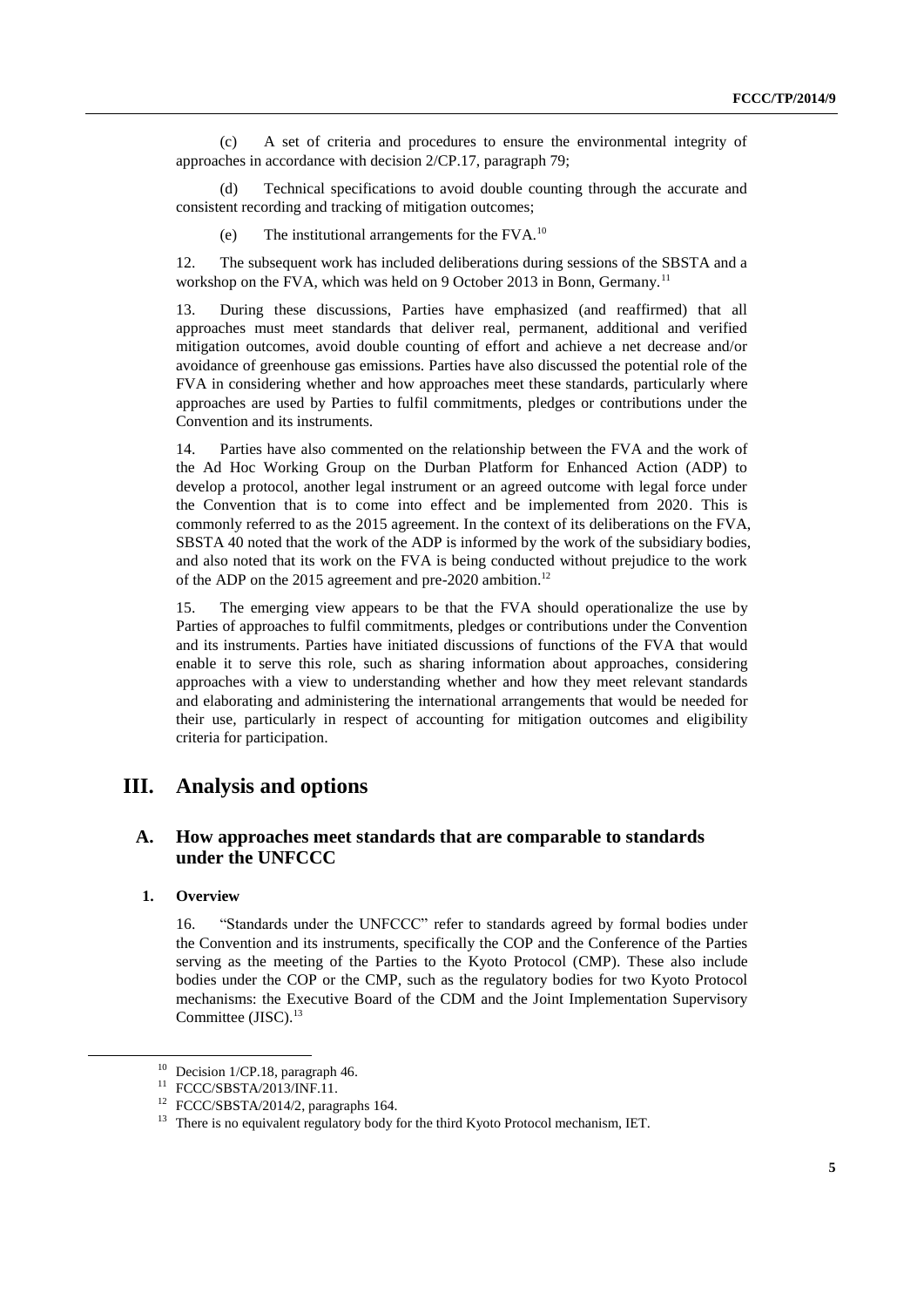17. Given the focus of the FVA, this document interprets "standards" as those relating to the generation, transfer or use of mitigation outcomes. The CMP, the Executive Board of the CDM and the JISC have established various standards in these areas in the context of the Kyoto Protocol. These standards are identified in table 1.

Table 1

**UNFCCC standards for generating, transferring and using mitigation outcomes**

| Type of approach           | Generation                                                                                                       | Transfer                                                                                               | Use                                 |
|----------------------------|------------------------------------------------------------------------------------------------------------------|--------------------------------------------------------------------------------------------------------|-------------------------------------|
| Market-based:<br>crediting | CDM/JI<br>methodologies,<br>issuance rules.<br>registry rules                                                    | CDM forwarding<br>rules, JI transfer and<br>acquisition rules,<br>registry rules,<br>transaction rules | Registry rules,<br>compliance rules |
| Market-based:<br>trading   | Process for setting<br>commitments,<br>inventory rules,<br>calculation and<br>recording rules,<br>registry rules | <b>IET</b> transfer and<br>acquisition rules,<br>registry rules,<br>transaction rules                  | Registry rules,<br>compliance rules |
| Non-market-based           |                                                                                                                  | Not applicable                                                                                         |                                     |

18. It may be noted from table 1 that there are no established UNFCCC standards for the generation or use of mitigation outcomes from non-market-based approaches, <sup>14</sup> while standards for the transfer of mitigation outcomes from non-market-based approaches are not applicable. <sup>15</sup> The remainder of this section will therefore focus on market-based approaches.

#### **2. Options**

19. The following paragraphs identify how approaches can meet standards comparable to UNFCCC standards.<sup>16</sup>

#### *Generation of mitigation outcomes*

20. For crediting approaches, table 2 identifies how they meet standards comparable to CDM/JI methodologies in relation to the establishment of reference levels and the measurement, reporting and verification (MRV) of actual emissions.

<sup>&</sup>lt;sup>14</sup> The national communications of developed country Parties contain estimates of the mitigation impacts of non-market-based approaches.

<sup>15</sup> Examples of organizations considering this matter outside the UNFCCC include the Organisation for Economic Co-operation and Development (OECD) and the World Resources Institute (WRI).

<sup>&</sup>lt;sup>16</sup> The CDM and JI are omitted because, being elaborated under the UNFCCC, by definition they meet standards comparable to standards under the UNFCCC. An exception relates to the standards for measuring, reporting and verifying mitigation outcomes under JI track 1, which are established at the sole discretion of host countries meeting the six eligibility criteria under the Kyoto Protocol.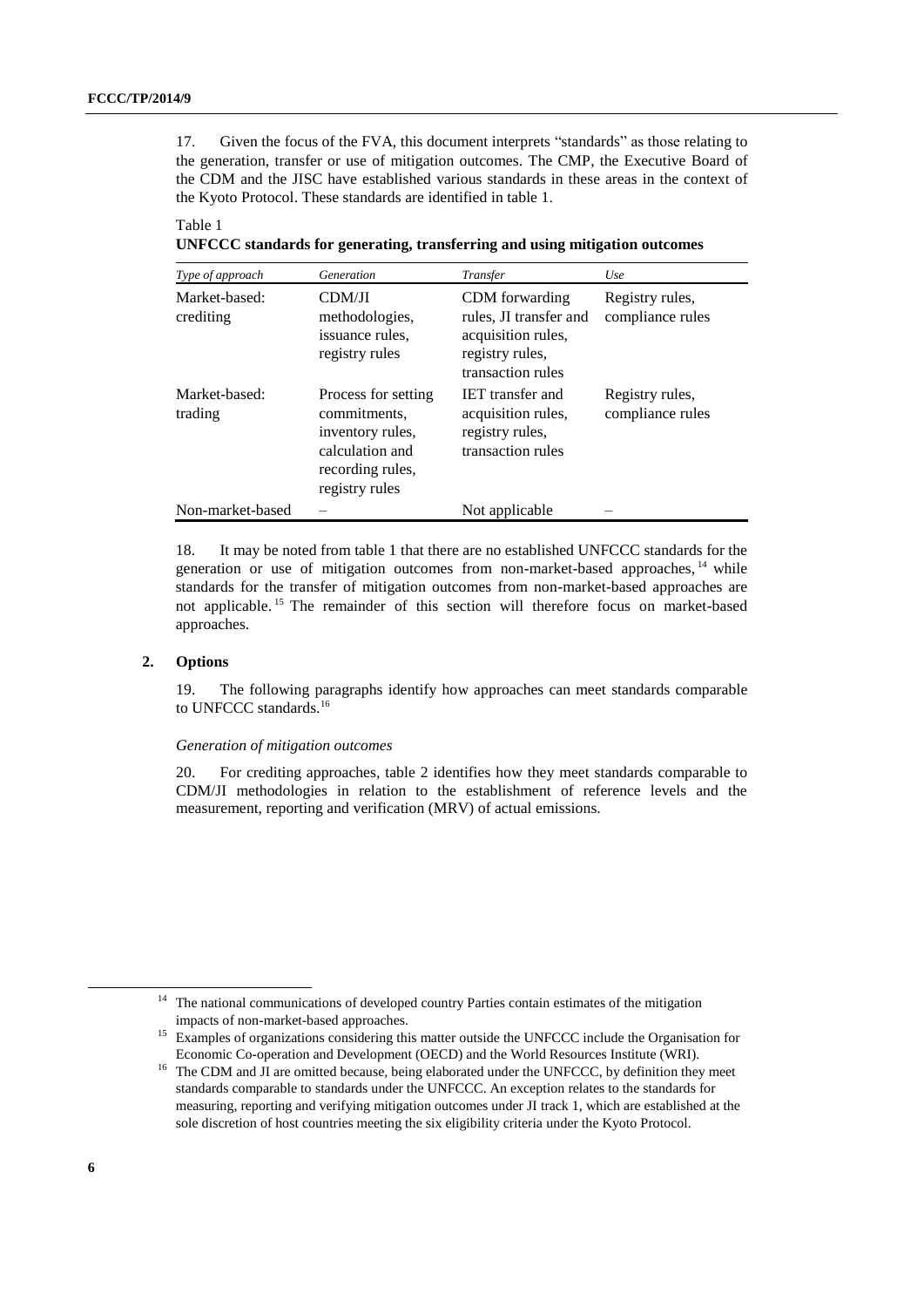| Option                                                             | Description                                                                                                                                                                                              | Considerations                                                                                                                                                                                                                                                           | Examples                                                                                  |
|--------------------------------------------------------------------|----------------------------------------------------------------------------------------------------------------------------------------------------------------------------------------------------------|--------------------------------------------------------------------------------------------------------------------------------------------------------------------------------------------------------------------------------------------------------------------------|-------------------------------------------------------------------------------------------|
| Use CDM/JI<br>methodologies                                        | The approach<br>explicitly requires the<br>use of CDM/JI<br>methodologies.                                                                                                                               | Ensures harmonization GS, VCS <sup>a</sup><br>of methodologies.<br>Requires<br>methodologies to be<br>first adopted under the<br>CDM/JI. May save<br>time and cost versus<br>developing own<br>methodologies.                                                            |                                                                                           |
| Establish own<br>methodologies based<br>on CDM/JI<br>methodologies | The approach requires<br>the use of<br>methodologies that are<br>based on, or use as a<br>starting point, CDM/JI<br>methodologies.                                                                       | Ensures some<br>correspondence with<br>CDM/JI<br>methodologies.<br>Requires<br>methodologies to be<br>first adopted under the<br>CDM/JI. May save<br>time and cost versus<br>developing own<br>methodologies. May<br>enable tailoring for<br>circumstances.              | CCER, ACR,<br>CAR, GS, $VCS^b$                                                            |
| No explicit reference<br>to CDM/JI<br>methodologies                | This option may<br>reflect a deliberate<br>policy choice or an<br>absence of relevant<br>CDM/JI<br>methodologies. It may<br>involve referring to<br>other domestic or<br>international<br>methodologies. | May lead to<br>divergence from<br>CDM/JI<br>methodologies;<br>environmental<br>integrity may be<br>higher or lower as a<br>result. May lead to<br>'approach shopping'<br>by participants if<br>multiple<br>methodologies operate<br>in parallel within a<br>single area. | CCER, JCM,<br>Alberta, ACR,<br>California, CAR,<br>GS, Quebec,<br>RGGI, Tokyo,<br>$VCS^c$ |

### **Meeting standards comparable to clean development mechanism /joint implementation methodologies**

Table 2

<sup>a</sup> Gold Standard (GS) accepts any CDM methodology in specific sectoral scopes (renewable energy, energy efficiency and waste handling and disposal). Verified Carbon Standard (VCS) accepts any CDM methodology.

<sup>&</sup>lt;sup>*b*</sup> Numbers of methodologies cited as based on CDM methodologies are: the China Certified Emission Reduction (CCER), 173 of 178; American Carbon Registry (ACR), 5 of 20; Climate Action Reserve (CAR), 8 of 15; GS, 12 of 14; and VCS, 15 of 31.

*c* Numbers of methodologies not cited as based on CDM methodologies are: CCER, 5 of 178 (all from the land use, land-use change and forestry sector, where the CDM has no methodologies other than in afforestation or reforestation); Joint Crediting Mechanism (JCM), 5 of 5; Alberta, 34 of 34; ACR, 15 of 20; California, 5 of 5; CAR, 7 of 15; GS, 2 of 14; Quebec, 3 of 3; Regional Greenhouse Gas Initiative (RGGI), 5 of 5; Tokyo, 4 of 4; and VCS, 16 of 31.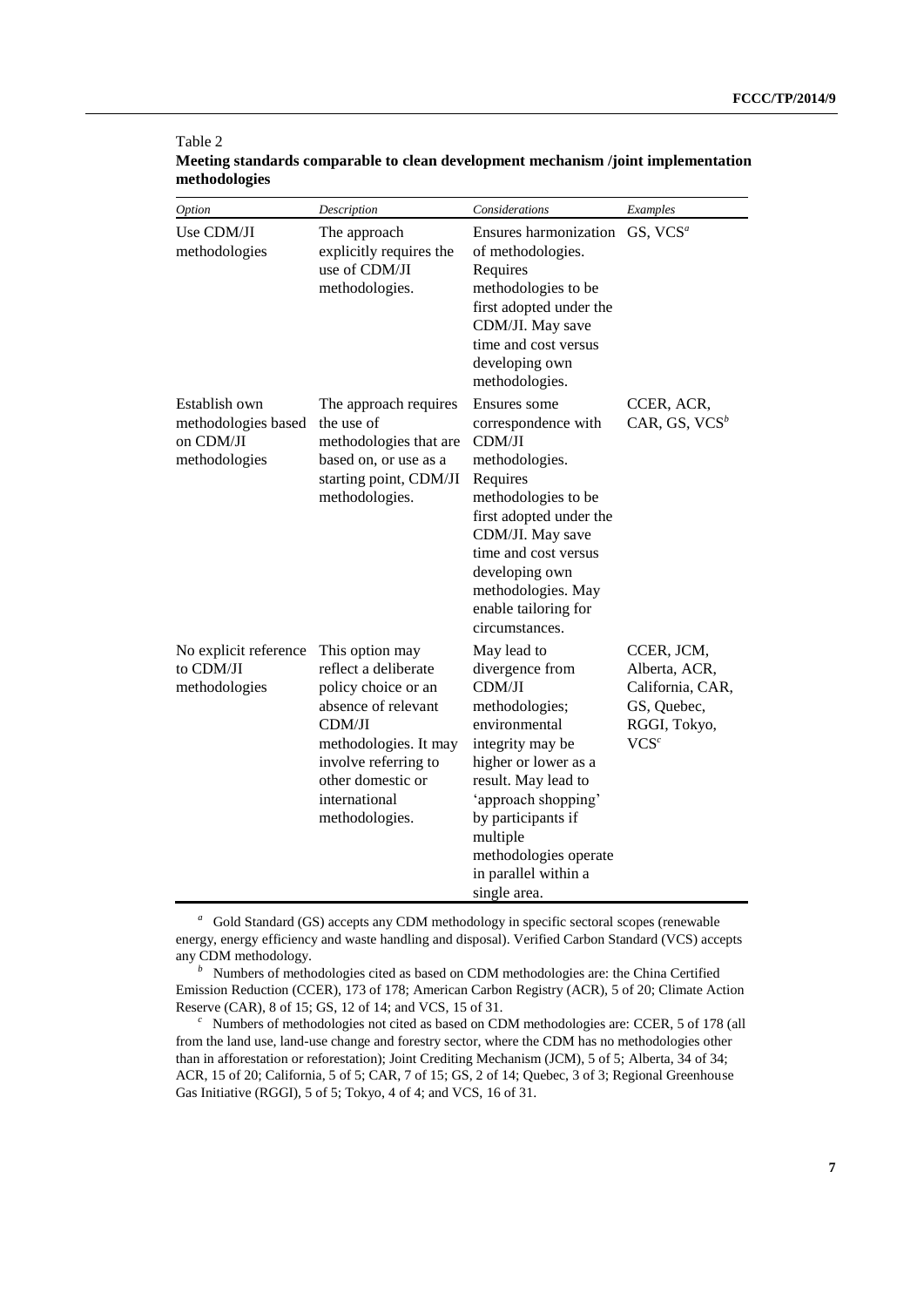21. Crediting approaches have generally established their own rules for issuance and registry operation which are comparable to CDM/JI rules. These include the establishment of registries. It may be noted that Gold Standard (GS), in addition to maintaining its own registry, tracks certain units issued by the CDM and JI in the UNFCCC registry system.

22. For trading approaches, the relevant UNFCCC standards tend to apply at the level of a Party, such as the process for setting commitments, the reporting guidelines on annual inventories, and the rules for calculating and recording a commitment and issuing a corresponding quantity of units. These standards have limited comparative application to other approaches, which tend to apply at the level of individual entities. Nevertheless, it may be noted that UNFCCC standards have helped to inform the development of certain attributes of trading approaches. $17$ 

#### *Transfer of mitigation outcomes*

23. For crediting and trading approaches, the relevant UNFCCC standards include the CDM rules on forwarding units, the JI and IET rules on the transfer and acquisition of units, as well as registry and transaction rules. These rules generally apply at the level of a Party and are less relevant to other approaches, which tend to apply at the level of individual entities. However, other approaches have developed registries and record and track transactions of units with serial numbers within these registries. The basic functions of these registries are comparable to those of national registries under the Kyoto Protocol.

#### *Use of mitigation outcomes*

24. For crediting and trading approaches, the relevant UNFCCC standards include the compliance rules under the Kyoto Protocol and the registry rules. These standards are liberal, with few qualitative prohibitions on the use of units – other than against the use of units from nuclear facilities under the CDM or  $JI - a$ nd no numerically quantified limitations, although a general principle affirms that the use of market-based approaches "shall be supplemental to domestic action and that domestic action shall thus constitute a significant element of the effort" of each developed country Party to meet its commitments under the Kyoto Protocol.<sup>18</sup> By contrast, the standards of other approaches can be significantly more restrictive, with specific qualitative and quantitative criteria. <sup>19</sup> As a general observation, the use of mitigation outcomes from other approaches tends to be tied to the broader policy interests of the jurisdiction in question.

1

<sup>&</sup>lt;sup>17</sup> For example, the level of a Party's commitment, pledge or contribution under the Convention and its instruments can inform the establishment of the reference level of its trading approach: the caps in the European Union Emissions Trading System (EU ETS) in its 2008–2012 and 2013–2020 phases correlated with the commitments of the European Union (EU) under the first and second commitment periods of the Kyoto Protocol. In addition, UNFCCC measurement, reporting and verification standards request Parties to use the Revised 1996 Intergovernmental Panel on Climate Change (IPCC) Guidelines for National Greenhouse Gas Inventories and IPCC *Good Practice Guidance and Uncertainty Management in National Greenhouse Gas Inventories* and *Good Practice Guidance for Land Use, Land-Use Change and Forestry*; in many trading approaches, IPCC default values are widely used.

Decision 2/CMP.1, paragraph 1.

<sup>19</sup> For example, various ETS prohibit the use of units generated from certain industrial gas activities, impose quantitative limits and/or favour the use of units from domestic sources and/or sources with a close bilateral link.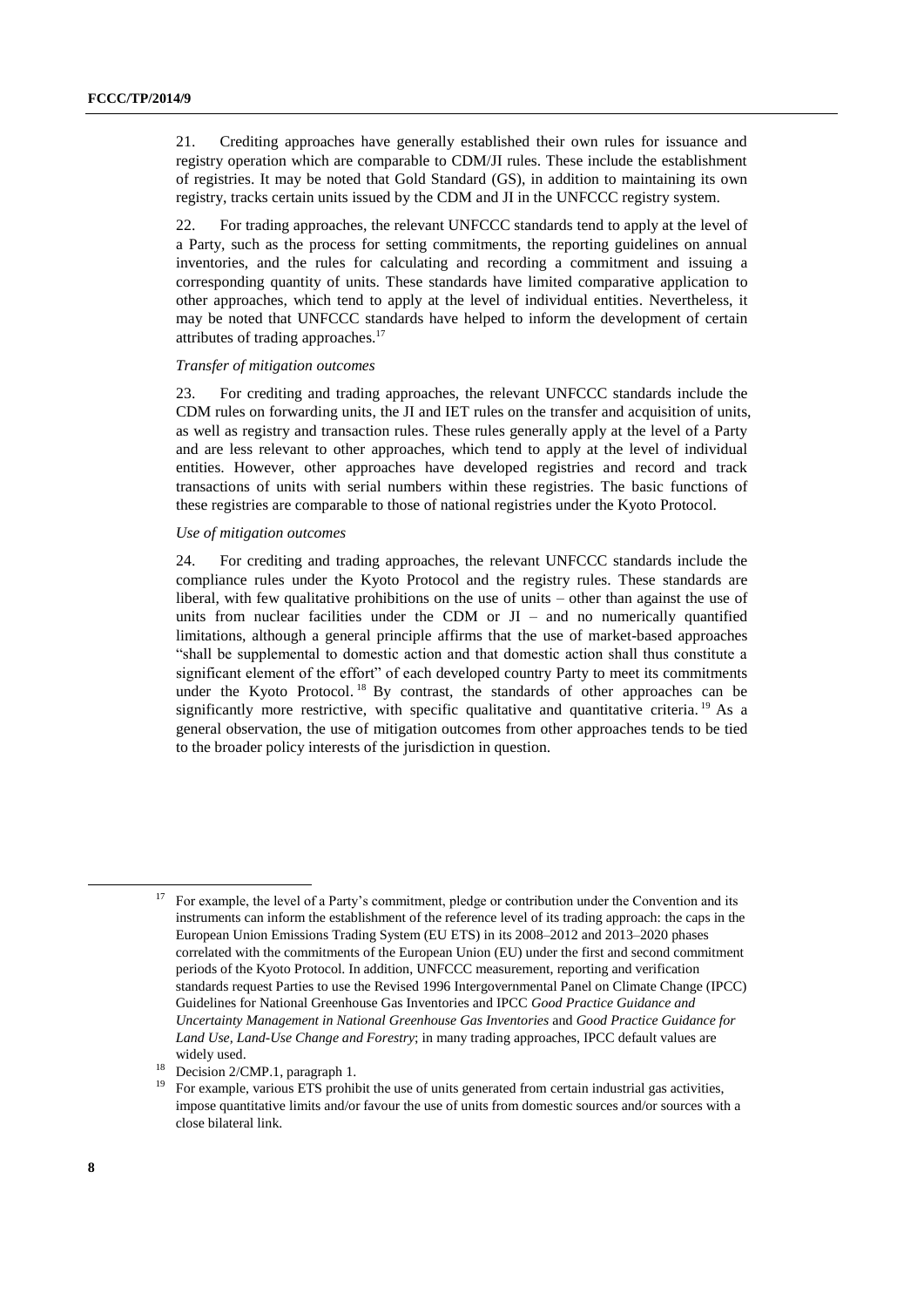## **B. How approaches meet the standards referred to in decision 2/CP.17, paragraph 79, and decision 1/CP.18, paragraph 42**

### **1. Overview**

 $\overline{a}$ 

25. The three standards emphasized in decision 2/CP.17 (and re-emphasized in decision 1/CP.18) are that an approach must:

- (a) Deliver real, permanent, additional and verified mitigation outcomes;
- (b) Avoid double counting of effort;
- (c) Achieve a net decrease and/or avoidance of greenhouse gas emissions.

26. The first standard consists of four elements that address the quality of the mitigation outcomes generated by an approach:

(a) "Real" means that mitigation outcomes are actual and authentic, meaning that a credible reference level is set, emissions are not displaced beyond the boundaries of an approach (a concept known as "leakage"<sup>20</sup>) and inaccuracies arising from fraud or error are addressed;

(b) "Permanent" means that a mitigation outcome is irreversible or, if reversible, that measures exist to compensate for a reversal if one occurs. Reductions in emissions by sources are inherently irreversible and are therefore permanent. However, removals of emissions by sinks are reversible – in that they sequester greenhouse gases and risk releasing them in the future – and thus require measures to address possible reversals;

(c) "Additional" means that a mitigation outcome attributed to an approach must be greater than what would have occurred in the absence of the approach. This assessment requires consideration of a hypothetical counterfactual scenario that, by definition, is not known at the time that a determination of additionality is made. Therefore, in practice most determinations of additionality do not consider individual mitigation outcomes but rather activities that may generate mitigation outcomes;

(d) "Verified" means that mitigation outcomes are confirmed by independent competent assessment. The intention behind verification is to ensure that mitigation outcomes meet certain criteria, and there is a general convergence among approaches that this is best accomplished through an assessment by an accredited expert, as opposed to selfassessment or assessment only by a regulatory agency.<sup>21</sup>

27. The second standard prohibits the counting of a single quantity of mitigation outcomes for more than one mitigation purpose.<sup>22</sup> Multiple variants of double counting exist, and they can be classified based on when it can occur, as follows:

<sup>&</sup>lt;sup>20</sup> The CDM defines leakage for non-forestry activities as "the net change of anthropogenic emissions by sources of GHG which occurs outside the project boundary, and which is measurable and attributable to the [activity]" and for forestry activities as "the increase in GHG emissions by sources or decrease in carbon stock in carbon pools which occurs outside the boundary of an [activity], which is measurable and attributable to the [activity]".

<sup>&</sup>lt;sup>21</sup> A regulatory agency may have reserve authority to review this assessment. For example, the CDM and JI track 2 enable a request to be made to the regulatory body to review an activity, and the ETS of California, United States of America, provides for a review process by its regulatory agency.

<sup>&</sup>lt;sup>22</sup> A minority of submissions and other relevant materials suggest that double counting refers not only to fulfilling more than one mitigation goal, but also to meeting any other goal, such as the delivery of support. Under this view, if a Party finances a mitigation activity in another Party, it could not count both the mitigation outcomes of the activity and its financial support towards the fulfilment of a commitment, pledge or contribution.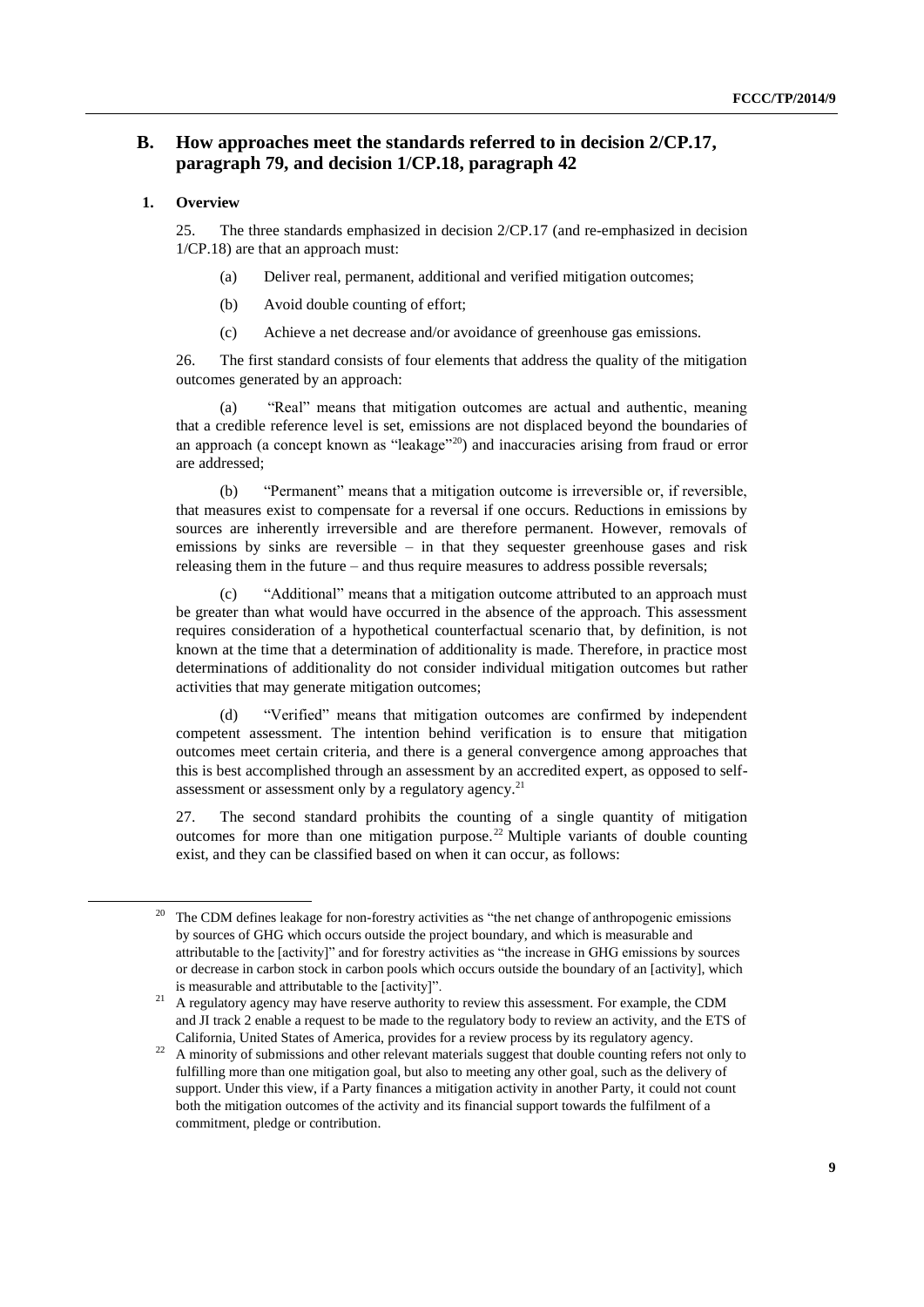(a) When generating mitigation outcomes (double issuance): this involves the creation of multiple mitigation outcomes for a single quantity of mitigation;

(b) When transferring mitigation outcomes (double selling): this involves the transfer of a single quantity of mitigation to multiple recipients;

When using mitigation outcomes (double claiming): this involves the use of a single mitigation outcome (in whatever form that it is recognized) for multiple purposes.<sup>23</sup>

28. The third standard requires that an approach have a negative net impact on emissions. The prevailing interpretation of this issue is that the impact of an approach needs to be considered from the perspective of the global atmosphere. Specifically, if an approach generates *n* quantity of mitigation in one location, any corresponding increase of emissions in all other locations must be less than *n*. 24

29. The focus of this section is on market-based approaches: being at more mature levels of development than non-market-based approaches, there is a commensurately larger body of experience to draw from.<sup>25</sup>

#### **2. Options**

30. The following paragraphs identify how approaches can meet the standards referred to in decision 2/CP.17, paragraph 79, and decision 1/CP.18, paragraph 42. For ease of reference, the four elements under the first standard are presented separately.

### *Deliver real mitigation outcomes*

31. For crediting approaches, the delivery of real mitigation outcomes can vary significantly, given their diversity of design choices. Tables 3–5 list the ways in which these approaches can deliver real mitigation outcomes with reference to setting a credible reference level, avoiding leakage and addressing inaccuracies, respectively.

#### Table 3

|  |  | Delivering real mitigation outcomes - setting a credible reference level |  |  |
|--|--|--------------------------------------------------------------------------|--|--|
|--|--|--------------------------------------------------------------------------|--|--|

| <i>Option</i>                        | Description                                                                                                                 | Considerations                                                                                                                                                                     | Examples                          |
|--------------------------------------|-----------------------------------------------------------------------------------------------------------------------------|------------------------------------------------------------------------------------------------------------------------------------------------------------------------------------|-----------------------------------|
| Activity-specific<br>reference level | A reference level is<br>developed for a<br>specific activity.<br>Mitigation outcomes<br>are measured against<br>this level. | Enables bespoke<br>calculations of<br>mitigation outcomes.<br>Is resource-intensive if<br>conducted at scale.<br>Can lead to<br>inconsistent<br>calculations across<br>activities. | CCER, CDM, JI<br>track 2, GS, VCS |

<sup>23</sup> A subcategory of double claiming is known as "double coverage", whereby a mitigation outcome is claimed towards two different types of commitments, pledges or contributions. Further consideration of this matter is set out in: Hood C, Briner G and Rocha M. 2014. *GHG or not GHG: Accounting for Diverse Mitigation Contributions in the Post-2020 Climate Framework*. Climate Change Expert Group Paper No. 2014(2). Organisation for Economic Co-operation and Development.

 $24$  The concept of 1:1 correspondence between mitigation in one location and increased emissions in another location is known by such terms as "pure offsetting" or "zero sum offsetting". Approaches originally established on this principle can nevertheless be applied in such a way as to deliver a net decrease and/or avoidance of emissions.

1

 $^{25}$  As noted above, examples of organizations considering the application of these standards to nonmarket-based approaches include OECD and WRI.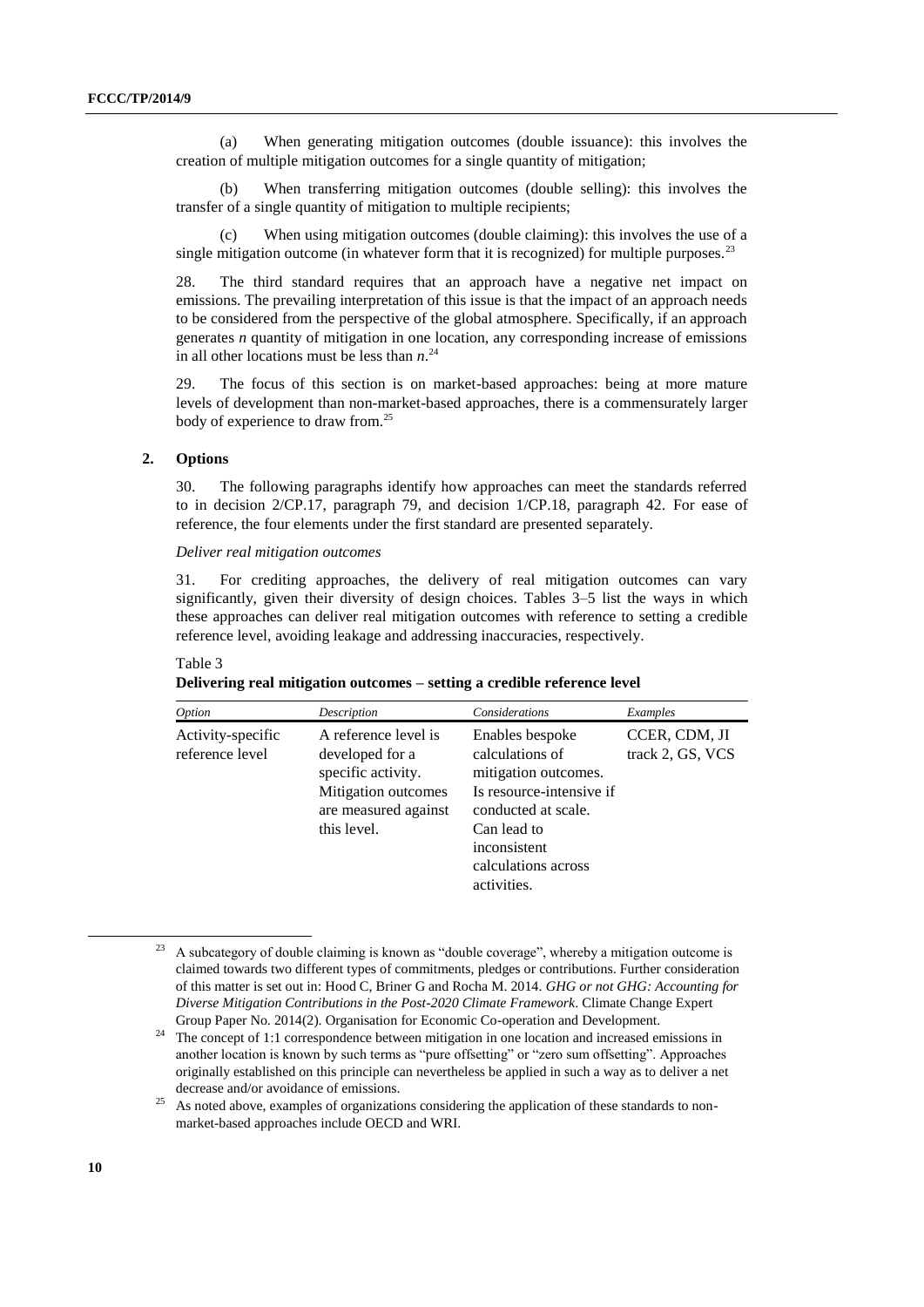| Option                          | Description                                                                                                                                                  | Considerations                                                                                                  | Examples                                      |
|---------------------------------|--------------------------------------------------------------------------------------------------------------------------------------------------------------|-----------------------------------------------------------------------------------------------------------------|-----------------------------------------------|
| Standardized<br>reference level | A reference level is<br>developed for all<br>activities of a certain<br>type. Mitigation<br>outcomes are measured already meeting the<br>against this level. | Requires intensive<br>upfront calculations.<br>May allocate units to<br>activities that are<br>reference level. | JCM, CDM<br>(standardized<br>baselines), CAR, |

### Table 4

**Delivering real mitigation outcomes – avoiding leakage**

| <i>Option</i>                              | Description                                                                                                                                     | Considerations                                                                                                                                                                                           | Examples |
|--------------------------------------------|-------------------------------------------------------------------------------------------------------------------------------------------------|----------------------------------------------------------------------------------------------------------------------------------------------------------------------------------------------------------|----------|
| Set comprehensive<br>boundary for activity | The boundaries of an<br>activity are defined to<br>include all possible<br>areas of leakage. No<br>leakage is therefore<br>possible.            | Removes need to<br>consider leakage<br>separately. Requires<br>monitoring of emissions<br>at multiple sites,<br>potentially located<br>internationally, which<br>may be administratively<br>prohibitive. | JCM, CAR |
| Deduct estimated<br>leaked emissions       | Leaked emissions are.<br>estimated and deducted leakage. May result in<br>from the mitigation<br>outcomes of an activity. estimates and reduced | Requires estimation of CDM, VCS<br>overly conservative<br>recognition of<br>mitigation outcomes.                                                                                                         |          |

## Table 5

**Delivering real mitigation outcomes – addressing inaccuracies from fraud or error**

| Option                                                         | Description                                                                                                                               | Considerations                                                                                                                                                                                                                                                  | Examples                                |
|----------------------------------------------------------------|-------------------------------------------------------------------------------------------------------------------------------------------|-----------------------------------------------------------------------------------------------------------------------------------------------------------------------------------------------------------------------------------------------------------------|-----------------------------------------|
| 'Seller liability':<br>compensation for<br>mitigation outcomes | If mitigation outcomes<br>are inaccurately<br>calculated, the entities<br>involved in the activity<br>must compensate for<br>this amount. | Recognizes that the<br>entity/entities holding<br>mitigation outcomes<br>might not have been<br>involved in the<br>underlying activity and<br>may be faultless.<br>Presupposes ongoing<br>existence/solvency of<br>entities involved in<br>underlying activity. | CDM, JI track 2,<br>Quebec <sup>a</sup> |
| 'Buyer liability':<br>cancellation of<br>mitigation outcomes   | If mitigation outcomes<br>are inaccurately<br>calculated, they cease<br>to be recognized,<br>regardless of who is<br>holding them.        | Disincentivizes<br>support for mitigation<br>activities by imposing<br>liability on entities<br>holding mitigation<br>outcomes, even if not<br>responsible for fraud<br>or error.                                                                               | California <sup>b</sup>                 |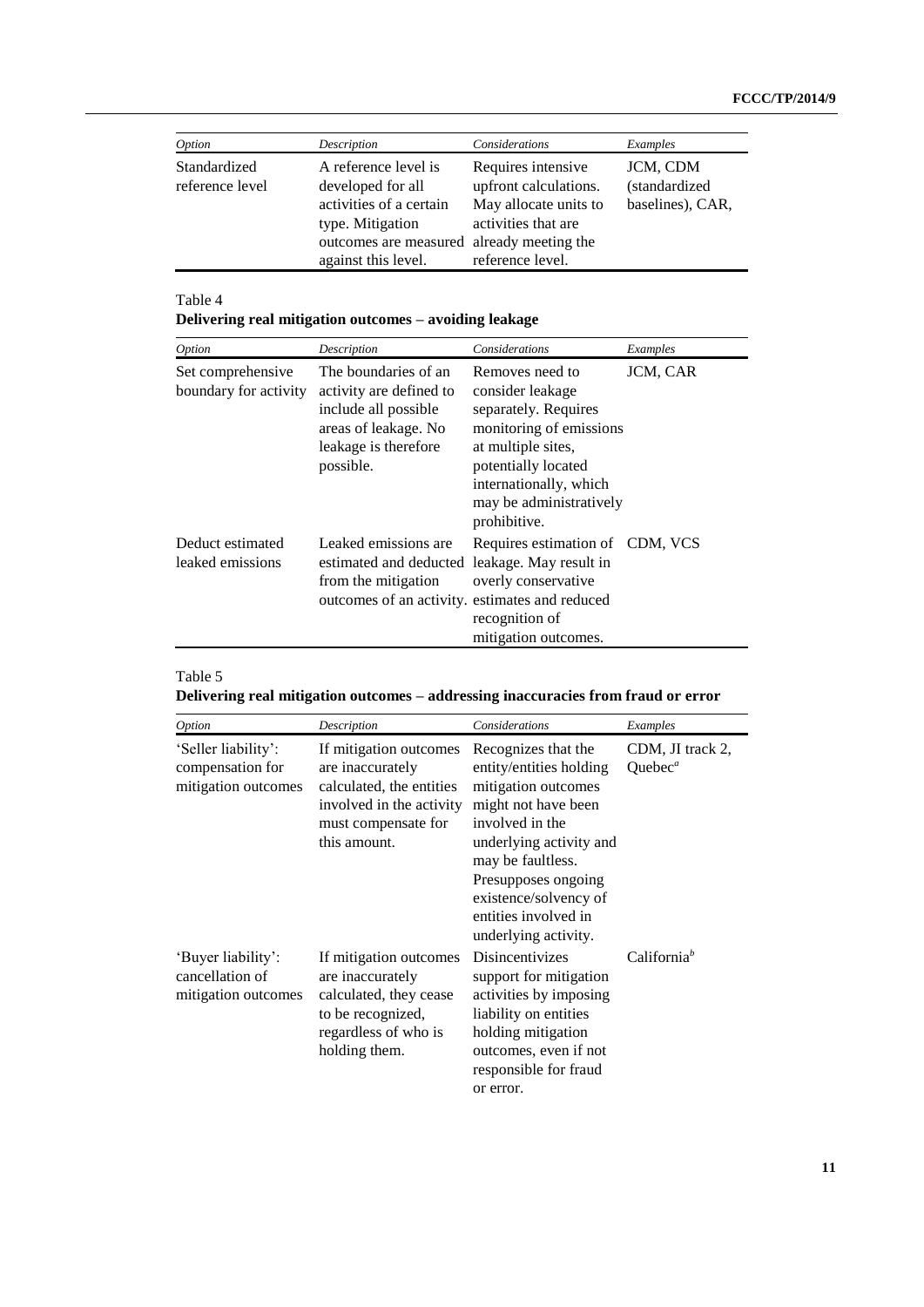| Option              | Description                                                                                                                                                          | Considerations                                                                                              | Examples   |
|---------------------|----------------------------------------------------------------------------------------------------------------------------------------------------------------------|-------------------------------------------------------------------------------------------------------------|------------|
| Contingency reserve | Some mitigation<br>outcomes are set aside<br>to compensate for<br>inaccurately calculated<br>outcomes, if the<br>entities involved do<br>not compensate for<br>them. | Requires those not<br>responsible for<br>fraudulent or<br>erroneous calculations<br>to cover those who are. | Ouebec $c$ |

<sup>a</sup> The CDM and JI track 2 impose liability on the independent experts who assess mitigation outcomes; they must cancel units (of any type under the Kyoto Protocol) equal to those fraudulently or erroneously issued. The Quebec emissions trading system (ETS) imposes liability on the participants in the activity.

<sup>*b*</sup> For example, units issued by a mitigation activity that breaches environmental rules may be cancelled, regardless of their holder at the time.

 $c<sup>c</sup>$  The Quebec ETS levies a fixed percentage (3 per cent) on all mitigation outcomes to be placed in a reserve account to cover any fraudulently or erroneously issued units.

32. For trading approaches, the delivery of real mitigation outcomes is more standardized, being tied chiefly, if not exclusively, to the ambition of the reference level set across the approach, represented as a cap. The cap may be based on broader policy factors, and changing external circumstances may make it more or less credible for reasons unrelated to emissions performance. Leakage can be a concern for high-emitting and tradeintensive sectors, with emissions at risk of being displaced beyond the boundaries of the approach, possibly internationally. As such, trading approaches often address leakage by subsidizing participation in the approach, such as through the free allocation of units that may be used to comply with obligations under the approach.<sup>26</sup> This can effectively address leakage but may introduce distortions in the overall application of the approach. As for addressing inaccuracies, fraudulent or erroneous issuances are typically subject to local laws and regulations.<sup>27</sup>

33. For crediting and trading approaches alike, the credibility of their reference levels can be enhanced through the setting of dynamic reference levels that are periodically adjusted to take into account changes in technological advancement and/or penetration of the deployed technology.

#### *Deliver permanent mitigation outcomes*

34. Table 6 lists the ways in which approaches can deliver permanent mitigation outcomes. In view of the definition of permanence, these options apply only to approaches covering sinks. These options generally relate to crediting approaches, as few trading approaches cover sinks.<sup>28</sup>

<sup>26</sup> Examples include: the California ETS, which has three industry classifications for leakage risk (high, 100 per cent free allocation; medium, 75 per cent free allocation; and low, 50 per cent free allocation); the EU ETS, where a sector or subsector deemed to be exposed to a significant risk of carbon leakage receives a higher share of free allowances; and the Korea ETS, where companies in sectors considered energy-intensive and trade-exposed receive 100 per cent free allocation.

<sup>&</sup>lt;sup>27</sup> Under trading approaches, the issuance of units on the basis of a pre-agreed cap would not be deemed to be fraudulent or erroneous, notwithstanding any lack of correlation to mitigation outcomes.

An exception is the New Zealand ETS.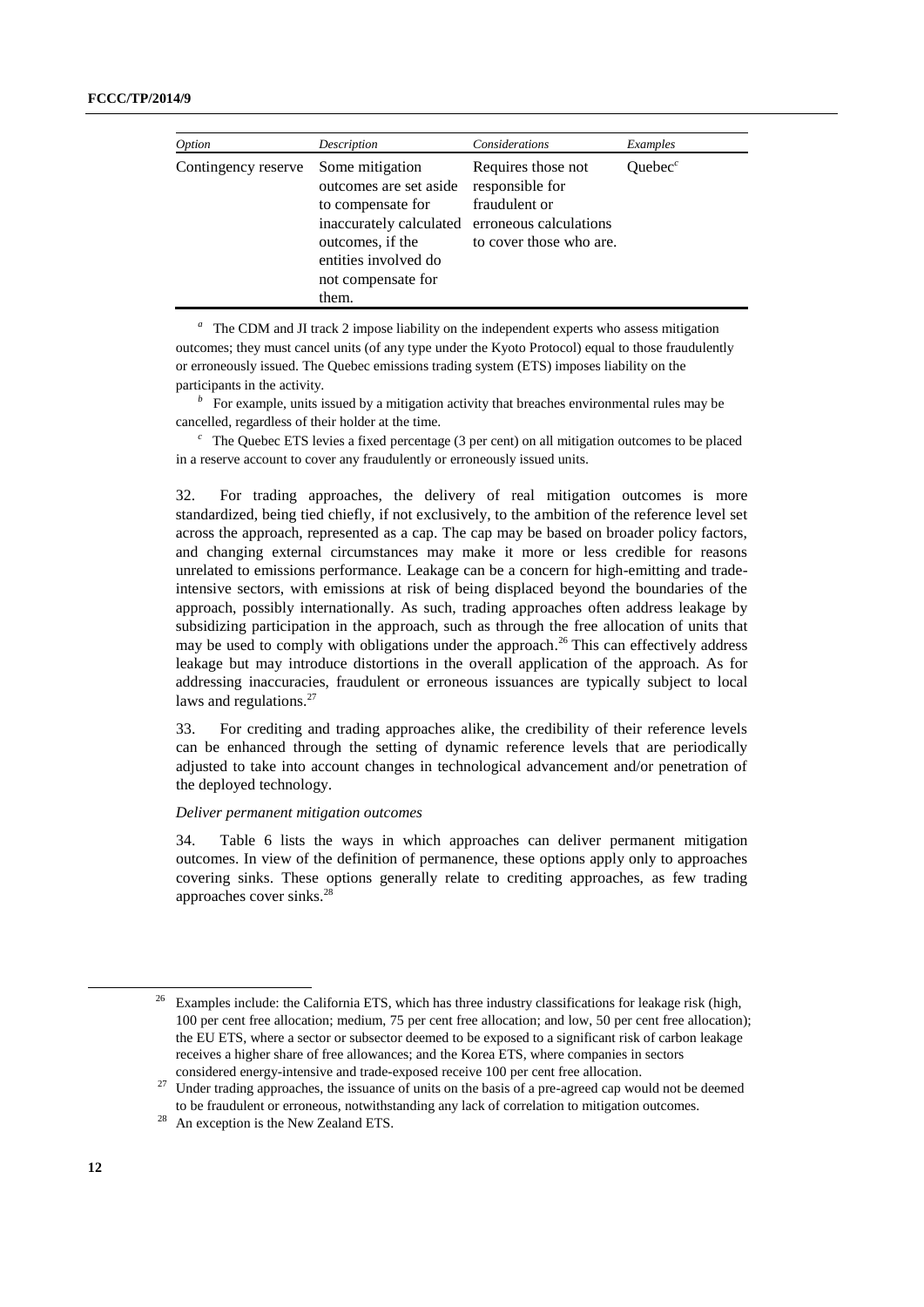| Table 6                                  |  |
|------------------------------------------|--|
| Delivering permanent mitigation outcomes |  |

| Option                                                          | Description                                                                                                                                                                                                                                         | Considerations                                                                                                                                                                                                                   | Examples                   |
|-----------------------------------------------------------------|-----------------------------------------------------------------------------------------------------------------------------------------------------------------------------------------------------------------------------------------------------|----------------------------------------------------------------------------------------------------------------------------------------------------------------------------------------------------------------------------------|----------------------------|
| Reserve accounts                                                | A portion of<br>mitigation outcomes<br>from an activity is set<br>aside to compensate<br>for possible reversals<br>from it. The size may<br>be fixed or vary based<br>on an individualized<br>risk assessment.                                      | Links liability for<br>compensation to<br>participants in an<br>activity, thereby<br>establishing a strong<br>incentive to prevent<br>reversals. Requires<br>means to address<br>reversals that exceed<br>the set-aside portion. | CDM, VCS <sup>a</sup>      |
| <b>Buffers</b>                                                  | A portion of<br>mitigation outcomes<br>from an activity is set<br>aside to compensate<br>for possible reversals<br>from all activities<br>under the approach.<br>The size may be fixed<br>or vary based on an<br>individualized risk<br>assessment. | May create risk of<br>moral hazard, as<br>liability for<br>compensation is<br>spread against<br>multiple activities and<br>participants, thereby<br>reducing the incentive<br>to prevent reversals.                              | Australian CFI,<br>$CAR^b$ |
| Compensation                                                    | No mitigation<br>outcomes are set aside,<br>but participants in an<br>activity must<br>compensate for any<br>reversal.                                                                                                                              | Links liability for<br>compensation to<br>participants in an<br>activity. Lack of<br>'insurance'<br>necessitates a strong<br>enforcement regime.                                                                                 | $NZ$ $ETSc$                |
| Non-permanent<br>recognition of<br>mitigation outcomes          | Mitigation outcomes<br>are recognized through<br>temporary means,<br>such as the issuance of<br>units that periodically<br>expire and require<br>replacement.                                                                                       | Can be<br>administratively<br>cumbersome. Imposes<br>liability on holders of<br>mitigation outcomes<br>and reduces incentive<br>to support mitigation<br>activities.                                                             | $CDM^d$                    |
| Prohibition by activity Mitigation outcomes<br>or activity type | are not recognized on<br>account of concerns<br>about permanence.<br>This prohibition may<br>apply to individual<br>activities or to all<br>activities of a certain<br>type.                                                                        | If activity-specific,<br>may be cumbersome<br>to require a risk<br>assessment of each<br>activity. If applicable<br>to all activities of a<br>single type, may deny<br>recognition of<br>deserving activities.                   | CDM, $VCS^e$               |

<sup>a</sup> In the CDM, a fixed percentage (5 per cent) of units issued from carbon dioxide capture and storage in geological formations activities are set aside in a reserve account to account for any net reversals from the affected activity. If this amount is insufficient to fully compensate for a reversal,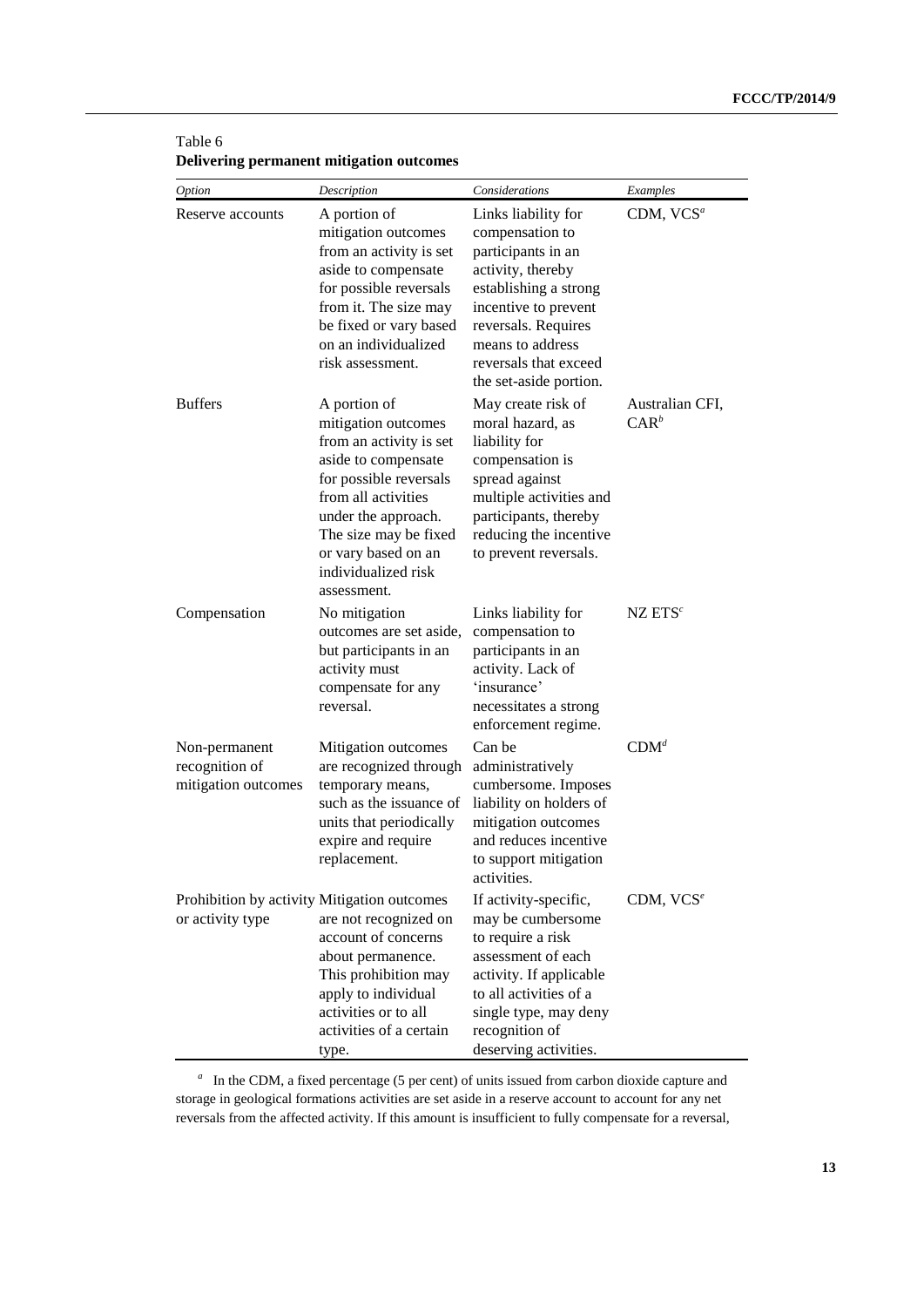then the participants in the underlying activity are required to compensate for the balance. If the participants are unable to compensate for it, liability attaches to the host Party (if it has accepted this obligation) or the Parties that hold the units. In VCS, a variable percentage of mitigation outcomes from an affected agriculture, forestry or other land-use activity is used to compensate for reversals, before accessing the broader pool and imposing liability on participants in other activities.

<sup>*b*</sup> In the Australian Carbon Farming Initiative, 5 per cent of units from carbon sequestration activities are placed in a buffer to insure the entire scheme against residual risks that cannot be managed by other permanence arrangements. In CAR, each forestry activity receives an activityspecific risk rating, which may be updated annually, to determine the percentage of mitigation outcomes to be contributed to its respective pool.

*<sup>c</sup>* The New Zealand emissions trading system is an example of a trading approach that covers sinks. Participants must compensate for reversals by using units from a list of approved types; participation is mandatory for owners of land that has been forested since 31 December 1989 and optional for owners of land that has been forested since a subsequent date.

*<sup>d</sup>* Under the CDM, temporary units known as temporary certified emission reductions and longterm certified emission reductions are issued for land use, land-use-change and forestry activities involving afforestation or reforestation.

*<sup>e</sup>* The CDM does not issue units for mitigation outcomes generated by land use, land-use change and forestry activities other than those involving afforestation or reforestation. Under the VCS, the agriculture, forestry and other land-use activity non-permanence risk tool prevents the recognition of mitigation outcomes from any activity that is deemed to pose an unacceptably high level of risk.

#### *Deliver additional mitigation outcomes*

35. For crediting approaches, which tend to assess mitigation outcomes on an activityspecific level, additionality is a major focus of regulatory attention. Table 7 lists the two broad options for crediting approaches to deliver additional mitigation outcomes.

| <i>Option</i>                      | Description                                                                                                                                                                                        | Considerations                                                                                                                                                                                 | Examples                                                        |
|------------------------------------|----------------------------------------------------------------------------------------------------------------------------------------------------------------------------------------------------|------------------------------------------------------------------------------------------------------------------------------------------------------------------------------------------------|-----------------------------------------------------------------|
| Activity-specific<br>additionality | Additionality is<br>assessed on an<br>activity-by-activity<br>basis, such as through<br>investment analysis,<br>barrier analysis or<br>common practice<br>analysis.                                | Enables bespoke<br>consideration of an<br>activity's additionality.<br>Is resource-intensive if<br>conducted at scale.<br>Can lead to<br>inconsistent<br>calculations across<br>activities.    | CCER, CDM, JI<br>track 2, GS, VCS                               |
| Standardized<br>approaches         | Additionality is<br>assessed in a<br>standardized manner,<br>such as through<br>positive or negative<br>lists whereby<br>additionality is deemed<br>automatic or not, or<br>performance standards. | Can be simple to<br>administer. Requires<br>upfront determination<br>of standardized<br>approach. May not be<br>adequately tailored to<br>activities that are<br>atypical among their<br>type. | JCM, CDM<br>(certain small-<br>scale activities),<br><b>CAR</b> |

#### Table 7 **Delivering additional mitigation outcomes**

36. For a trading approach, its additionality can be assessed by considering the ambition of its cap and, specifically, whether it is more ambitious than a 'business as usual' level of emissions within the boundary of the approach.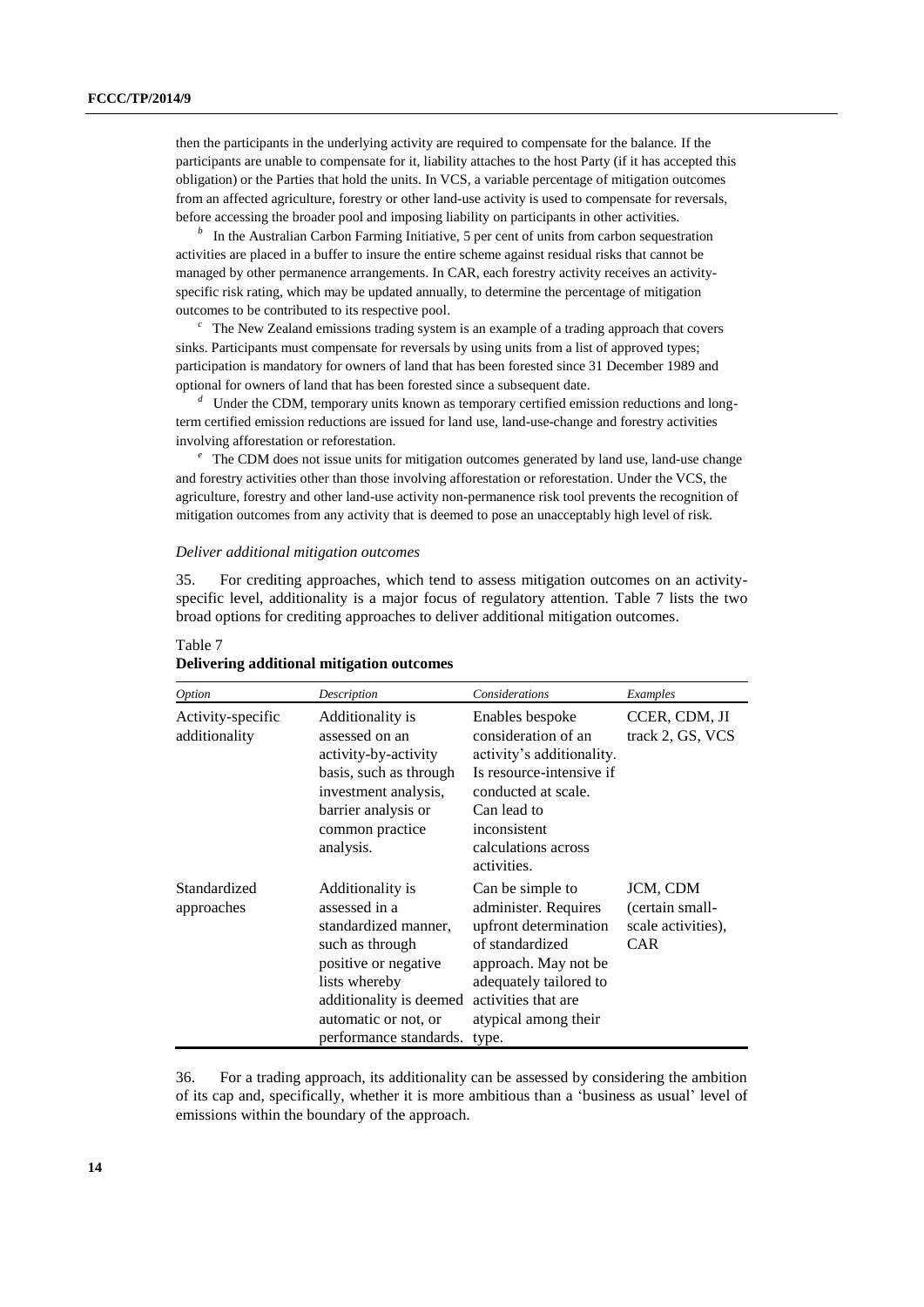37. For crediting and trading approaches, assessments of additionality can take into account domestic mitigation policies (existing and/or planned) to ensure that units are issued only for mitigation that exceeds what is required by other policies and measures.

### *Deliver verified mitigation outcomes*

38. Table 8 lists the ways in which market-based approaches can deliver verified mitigation outcomes.

Table 8

| Option            | Description             | Considerations          | Examples                |
|-------------------|-------------------------|-------------------------|-------------------------|
| Expert accredited | Requires mitigation     | Requires                | CCER, CDM,              |
| under approach    | outcomes to be          | administration of       | California <sup>a</sup> |
|                   | assessed by an expert   | system for overseeing   |                         |
|                   | third party, accredited | experts, including      |                         |
|                   | under the rules of the  | ensuring appropriate    |                         |
|                   | approach.               | competencies,           |                         |
|                   |                         | monitoring              |                         |
|                   |                         | performance and         |                         |
|                   |                         | sanctioning violations. |                         |
| Expert accredited | Requires mitigation     | Presupposes existence   | JCM, CAR, GS,           |
| externally        | outcomes to be          | of one or more trusted  | Ontario, Quebec,        |
|                   | assessed by an expert   | external accreditation  | $VCS^b$                 |
|                   | third party, accredited | bodies. May require     |                         |
|                   | externally.             | monitoring of such      |                         |

**Delivering verified mitigation outcomes**

externally.

<sup>a</sup> Under the CCER, the national agency sets personnel and capital requirements and records accreditations. The CDM and JI track 2 have criteria and procedures for accrediting experts (designated operational entities in the CDM; accredited independent entities in JI track 2). The California ETS certifies experts to assess mitigation outcomes and issue units, inter alia (registries).

bodies.

<sup>*b*</sup> GS, JCM and VCS allow assessments to be performed by experts accredited under the CDM. CAR, GS, JCM and the Quebec ETS allow assessments to be performed by experts accredited under ISO14065 standards.

#### *Avoid double counting of effort*

39. Table 9 lists the ways in which approaches can avoid the double counting of effort. It may be noted that several approaches have not yet needed to confront this issue, as their boundaries have not overlapped with others.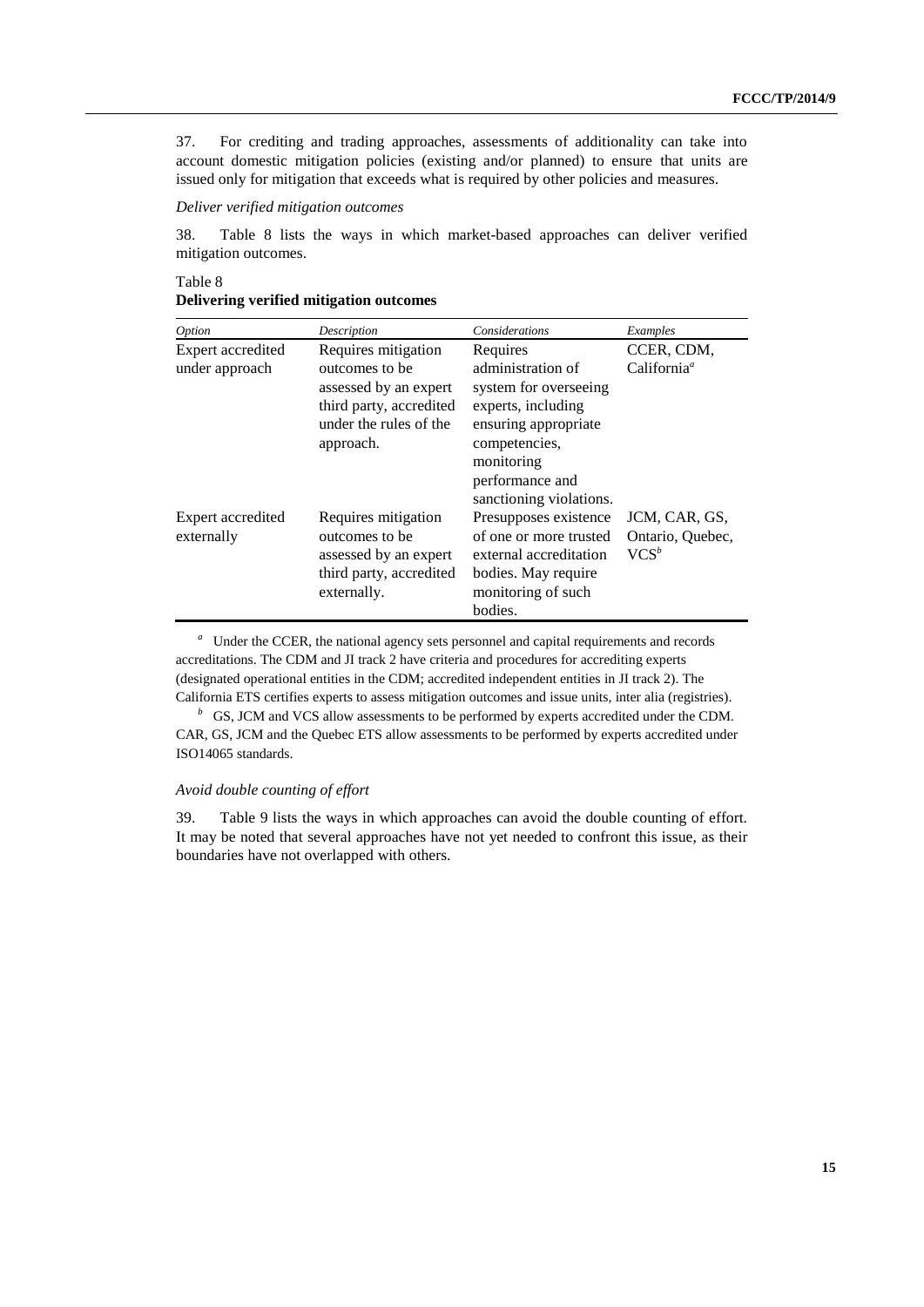| Option                                                                        | Description                                                                                                                                                                                         | <b>Considerations</b>                                                                                                                                                                                                                                                               | Examples                                            |
|-------------------------------------------------------------------------------|-----------------------------------------------------------------------------------------------------------------------------------------------------------------------------------------------------|-------------------------------------------------------------------------------------------------------------------------------------------------------------------------------------------------------------------------------------------------------------------------------------|-----------------------------------------------------|
| Participation in a<br>unified accounting<br>system                            | An approach is part of<br>a broader accounting<br>system that tracks all<br>mitigation outcomes.                                                                                                    | Requires establishment<br>of an infrastructure (such<br>as registries, transaction<br>log) sharing of<br>information among<br>them.                                                                                                                                                 | CDM, JI, IET                                        |
| Prohibition on<br>participation in<br>multiple approaches                     | Under the rules of an<br>approach, an activity<br>may not participate in<br>any other approach.                                                                                                     | Requires means to<br>confirm that an activity<br>is participating in only<br>one approach, such as<br>attestations by entities<br>involved in activities and<br>a publicly accessible and<br>searchable database of<br>activities.                                                  | JCM, CAR                                            |
| Prohibition on<br>generating mitigation<br>outcomes in multiple<br>approaches | Under the rules of an<br>approach, an activity<br>may participate in<br>multiple approaches<br>but may only generate<br>mitigation outcomes<br>(such as by issuing<br>units) under one<br>approach. | Requires means to<br>confirm that an activity<br>is generating mitigation<br>outcomes under one<br>approach, such as<br>attestations by entities<br>involved in activities and<br>a publicly accessible and<br>searchable database of<br>activities and (for<br>example) issuances. | <b>CCER, EU ETS</b><br>(with CDM/JI),<br><b>VCS</b> |

| Table 9                            |
|------------------------------------|
| Avoiding double counting of effort |

*Achieve a net decrease and/or avoidance of greenhouse gas emissions*

40. In general terms, a net decrease and/or avoidance of global greenhouse gas emissions refers to the number of credits from an activity used to offset other emissions being lower than the actual emission reductions or avoidance resulting from the activity. In this context, "net" refers to the actual emission reductions/avoidance minus the portion used as offsets.

41. A net decrease and/or avoidance of greenhouse gas emissions can be achieved on the 'supply side', such as where the number of units issued is less than the total mitigation outcomes generated, or on the 'demand side', such as where the number of units used is greater than the share of the commitment, target or contribution that it seeks to fulfil. Tables 10 and 11 set out the respective options.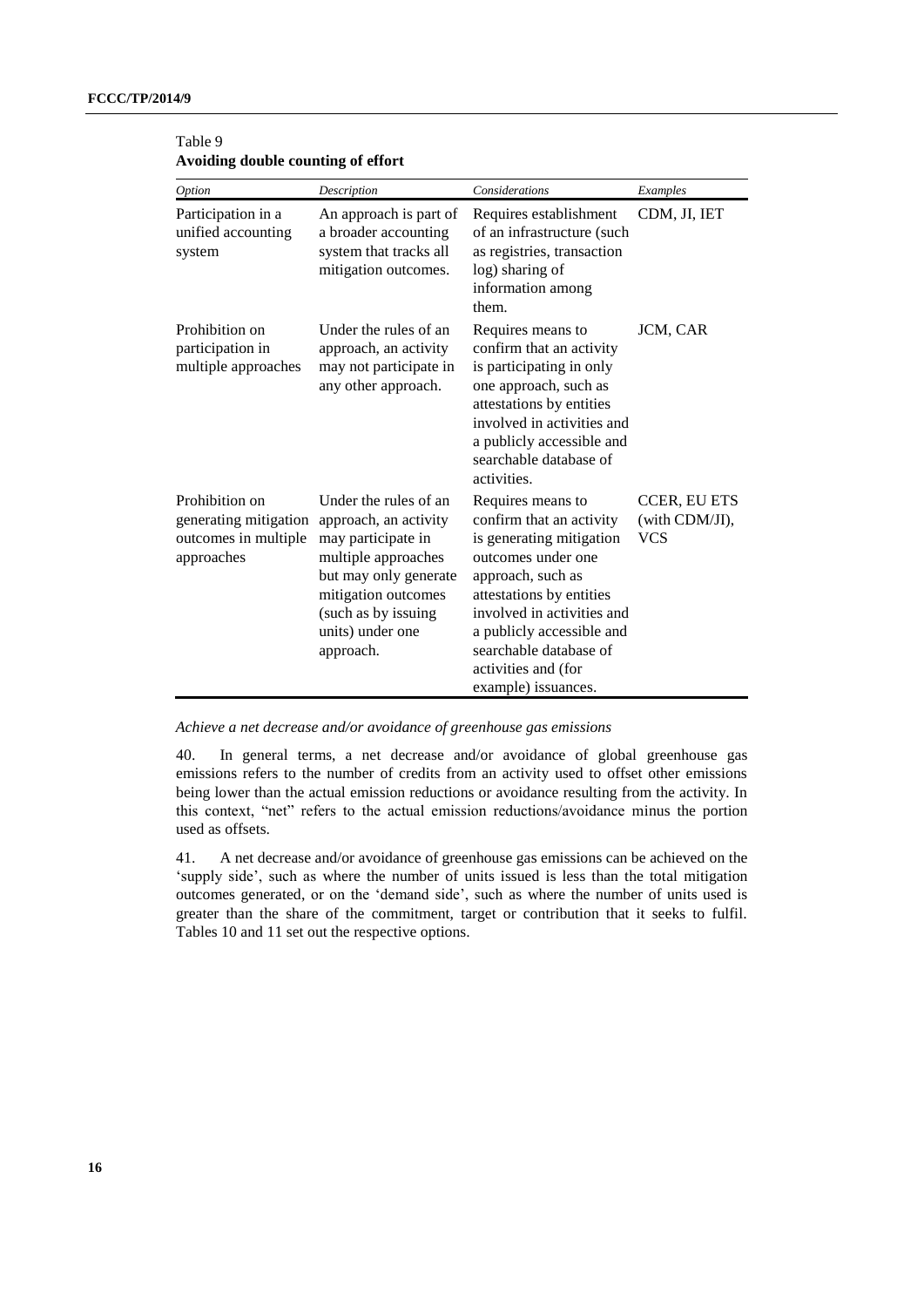| Option                    | Description                                    | Considerations                              | Examples     |
|---------------------------|------------------------------------------------|---------------------------------------------|--------------|
| Conservative<br>reference | Rather than<br>recognizing all                 | Would necessitate<br>careful application to | JCM, CDM     |
| levels/baselines          | mitigation outcomes                            | avoid unduly                                |              |
|                           | beyond 'business as                            | underestimating                             |              |
|                           | usual' levels,                                 | mitigation outcomes,<br>which would lower   |              |
|                           | recognition could start<br>at a more ambitious |                                             |              |
|                           | level.                                         | incentives for                              |              |
| Conservative              | Conservative                                   | participation.<br>Would necessitate         | JCM, CDM,    |
| calculations              | assumptions, estimates                         | careful application to                      | CAR, GS, VCS |
|                           | and factors may be                             | avoid unduly                                |              |
|                           | applied to ensure that                         | underestimating                             |              |
|                           | mitigation outcomes                            | mitigation outcomes,                        |              |
|                           | are not overestimated.                         | which would lower                           |              |
|                           |                                                | incentives for                              |              |
|                           |                                                | participation.                              |              |
| Reduced crediting         | Mitigation outcomes                            | Would require some                          | CDM, CAR,    |
| periods                   | may be recognized for                          | means for confirming                        | $VCS^a$      |
|                           | a period of time that is                       | the operation of an                         |              |
|                           | shorter than the                               | activity outside of a                       |              |
|                           | lifespan of the                                | recognition period.                         |              |
|                           | underlying activity.                           | Requires subjective                         |              |
|                           |                                                | setting of recognition                      |              |
| Discounting               | A factor can be applied                        | period.<br>Would                            |              |
|                           | to discount mitigation                         | disproportionately                          |              |
|                           | outcomes that are                              | penalize better                             |              |
|                           | generated, either at a                         | performers, as larger                       |              |
|                           | fixed or at a variable                         | mitigation outcomes                         |              |
|                           | level (such as by                              | would result in larger                      |              |
|                           | activity type).                                | discounting.                                |              |
| Cancellation (at          | A portion of mitigation                        | Sometimes referred to                       | $CDM^b$      |
| location generating       | outcomes may be                                | as an "own                                  |              |
| the mitigation            | cancelled by the                               | contribution". Cannot                       |              |
| outcome)                  | jurisdiction hosting the                       | be used to fulfil a                         |              |
|                           | activity.                                      | commitment, pledge or                       |              |
|                           |                                                | contribution, either of                     |              |
|                           |                                                | the host or elsewhere.                      |              |

| Achieving a net decrease and/or avoidance of greenhouse gas emissions (supply-side) |  |  |
|-------------------------------------------------------------------------------------|--|--|
|                                                                                     |  |  |

Table 10

<sup>a</sup> Examples of these periods include: 10 years (non-renewable) or 7 years (renewable twice) in the CDM; 10 years (renewable once) in CAR; and 10 years (renewable twice) in VCS. Under JI, mitigation outcomes generated before or after a host Party has a commitment under the Kyoto Protocol are not eligible to be credited.

*b* Decision 1/CP.19, paragraph 5(c), invited Parties to promote the voluntary cancellation of units from the CDM, without double counting, as a means of closing the pre-2020 ambition gap.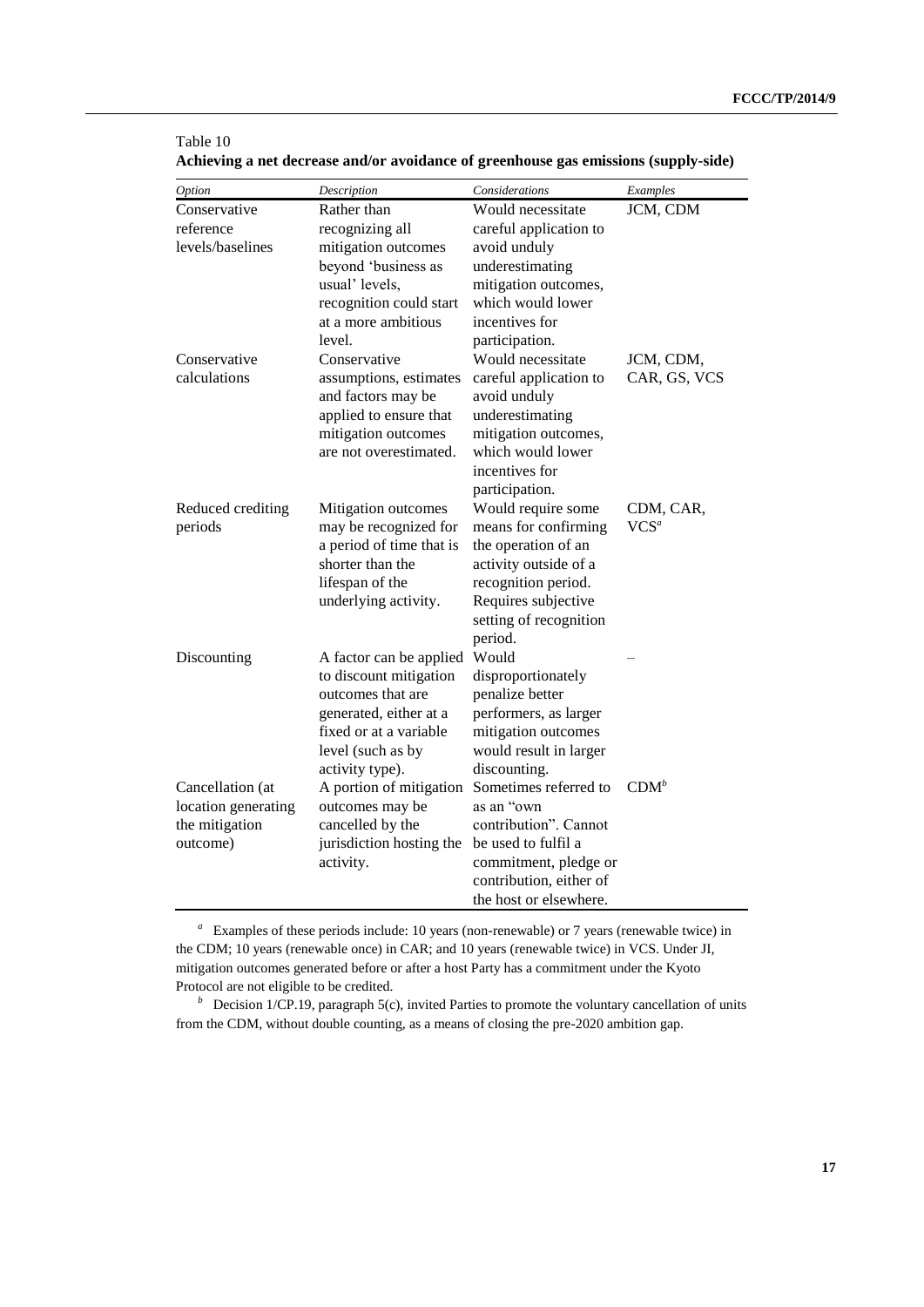Table 11

| <i>Option</i>                                                 | Description                                                                                                                                                                                          | Considerations                                                                                                                   | Examples       |
|---------------------------------------------------------------|------------------------------------------------------------------------------------------------------------------------------------------------------------------------------------------------------|----------------------------------------------------------------------------------------------------------------------------------|----------------|
| Discounting                                                   | A factor can be applied Would disincentivize<br>to discount mitigation<br>either at a fixed or at a to discounting, relative<br>variable level (such as to those that are not.<br>by activity type). | support for mitigation<br>outcomes that are used, activities that are subject                                                    | $\overline{a}$ |
| Cancellation (at<br>location using the<br>mitigation outcome) | outcomes may be<br>cancelled by a<br>jurisdiction seeking to<br>use them.                                                                                                                            | A portion of mitigation Cannot be used to fulfil<br>a commitment, pledge or<br>contribution, either of<br>the host or elsewhere. | $CDM^b$        |

| Achieving a net decrease and/or avoidance of greenhouse gas emissions (demand-side) |
|-------------------------------------------------------------------------------------|
|-------------------------------------------------------------------------------------|

<sup>a</sup> Demand-side discounting is not a widely used practice. One example where it was proposed was in the draft United States of America federal emissions trading system, which would have discounted the use of international units generated by crediting approaches.

<sup>*b*</sup> Decision 1/CP.19, paragraph 5(c), invited Parties to promote the voluntary cancellation of units from the CDM, without double counting, as a means of closing the pre-2020 ambition gap.

## **C. How approaches enable the accounting, at the international level, of mitigation outcomes**

#### **1. Overview**

42. "Accounting" refers to rules for how a Party's fulfilment of a commitment, pledge or contribution under the Convention and its instruments is assessed, including which actions count towards this fulfilment. It is closely connected to matters relating to the MRV of emissions, such as inventories, reporting requirements and other transparency measures.

### **2. Options**

43. There are calls for the operation of approaches to adhere to the broader accounting principle of double-entry bookkeeping. This principle holds that any instance of generating, transferring or using a mitigation outcome needs to be reflected in two locations, which must subsequently reconcile. For example, the transfer of a mitigation outcome between two locations covered by a commitment, pledge or contribution must result in an addition to the acquiring location and a subtraction from the transferring location.<sup>29</sup>

44. The transfer of a mitigation outcome from a location not covered by a commitment, pledge or contribution to a location covered by a commitment, pledge or contribution must result in an addition to the acquiring location. There is no subtraction in the transferring location but appropriate MRV of the mitigation outcome is essential.<sup>30</sup>

45. Approaches need to apply robust environmental integrity standards in all cases to ensure the quality of what is being generated, transferred and used, so as to prevent the undermining of the integrity of the system. This principle applies equally to mitigation

<sup>&</sup>lt;sup>29</sup> For example, transfers under IET and JI are conducted under Article 3, paragraphs 10 and 11, of the Kyoto Protocol, which provide for additions and subtractions between developed country Parties.

<sup>30</sup> For example, transfers under the CDM are conducted under Article 3, paragraph 12, of the Kyoto Protocol, which provides for additions to developed country Parties. There are no subtractions in the transferring location as developing countries do not have commitments under the Kyoto Protocol.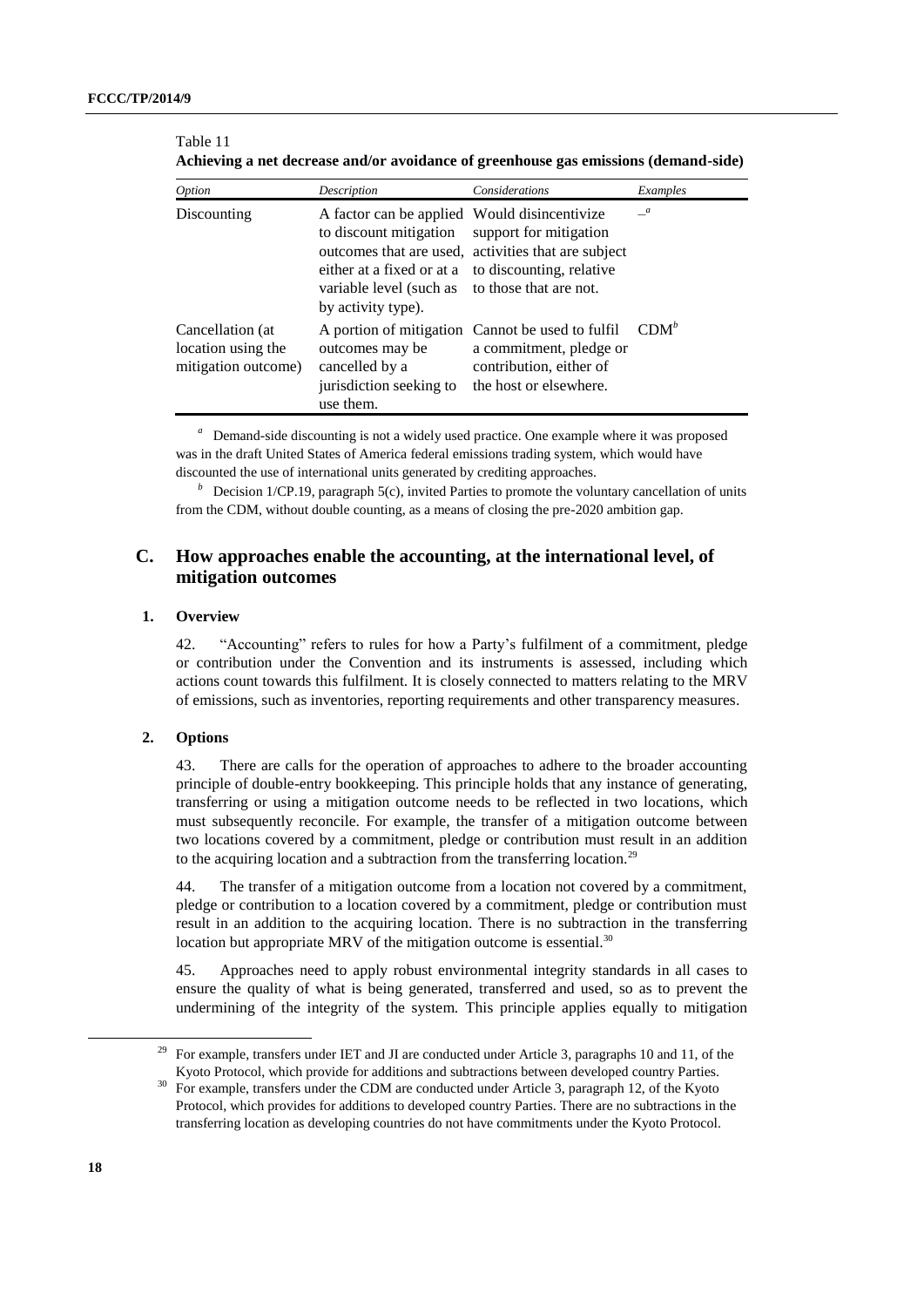outcomes from a capped environment and mitigation outcomes from an uncapped environment. Generally speaking, there is a greater incentive to apply strong MRV when stringent emission caps are in place, as transferring away excess credits is more likely to put at risk the Party's ability to fulfil its commitment, pledge or contribution.

46. Examples of ways in which approaches are accounting for mitigation outcomes include the following:

(a) Under the Kyoto Protocol, all developed countries are required to submit the standard electronic format annually to the secretariat to report on annual transactions and all amounts of Kyoto Protocol units.<sup>31</sup> Furthermore, the international transaction log and each country's national registry is connected and each transaction is fully tracked internationally based on the data exchange standards with serial numbers of the units;

Under the Convention, all developed countries are requested to report, using the common tabular format, on their use of market-based approaches in reaching their quantified economy-wide emission reduction targets in their biennial reports;<sup>32</sup>

The European Union Emissions Trading System (EU ETS) has a system for managing the trading of units, including the European Union Transaction Log and the Consolidated System of European Union Registries, which covers all 31 countries participating in the EU ETS. The registry records national implementation measures (a list of installations covered by the EU ETS and any free allocation to each installation), accounts of companies or individuals holding units, transfers of units performed by account holders, annual verified emissions from installations and annual reconciliations of units and verified emissions;

(d) The China Certified Emission Reduction, the Costa Rica domestic carbon market and the Joint Crediting Mechanism intend to establish and maintain separate registries for their units;

(e) The emissions trading systems of California, United States of America, and Quebec, Canada, employ the Compliance Instrument Tracking System Service (CITSS) to record ownership of compliance instruments and information related to accounts, enable and record compliance instrument transfers, facilitate compliance verification and support market oversight;

(f) The Regional Greenhouse Gas Initiative (RGGI) of the United States has developed a tracking system that is similar to the CITSS, called the RGGI CO<sub>2</sub> Allowance Tracking System;

Climate Action Reserve, GS and the Verified Carbon Standard have developed registries to issue, transfer, track and retire units in holding accounts with unique serial numbers, as well as to publish registered activities, issued units and retired units.

47. As the previous paragraph shows, a wide range of accounting and tracking systems is emerging. To the extent that approaches developed or being developed outside the UNFCCC are intended to be used to meet commitments, pledges or contributions under the Convention and its instruments, there would appear to be a need for international accounting rules and an international tracking system with infrastructure to accommodate different mitigation outcomes. One possible scenario is to extend the application of the international transaction log and/or the CDM registry for recording and tracking mitigation outcomes. Under this scenario, the modalities for inter-registry connectivity and the nature of transaction checks would need to be further elaborated.

<sup>&</sup>lt;sup>31</sup> Decision 14/CMP.1.

 $32$  Decision 19/CP.18, annex, tables 2(e)I and 2(e)II.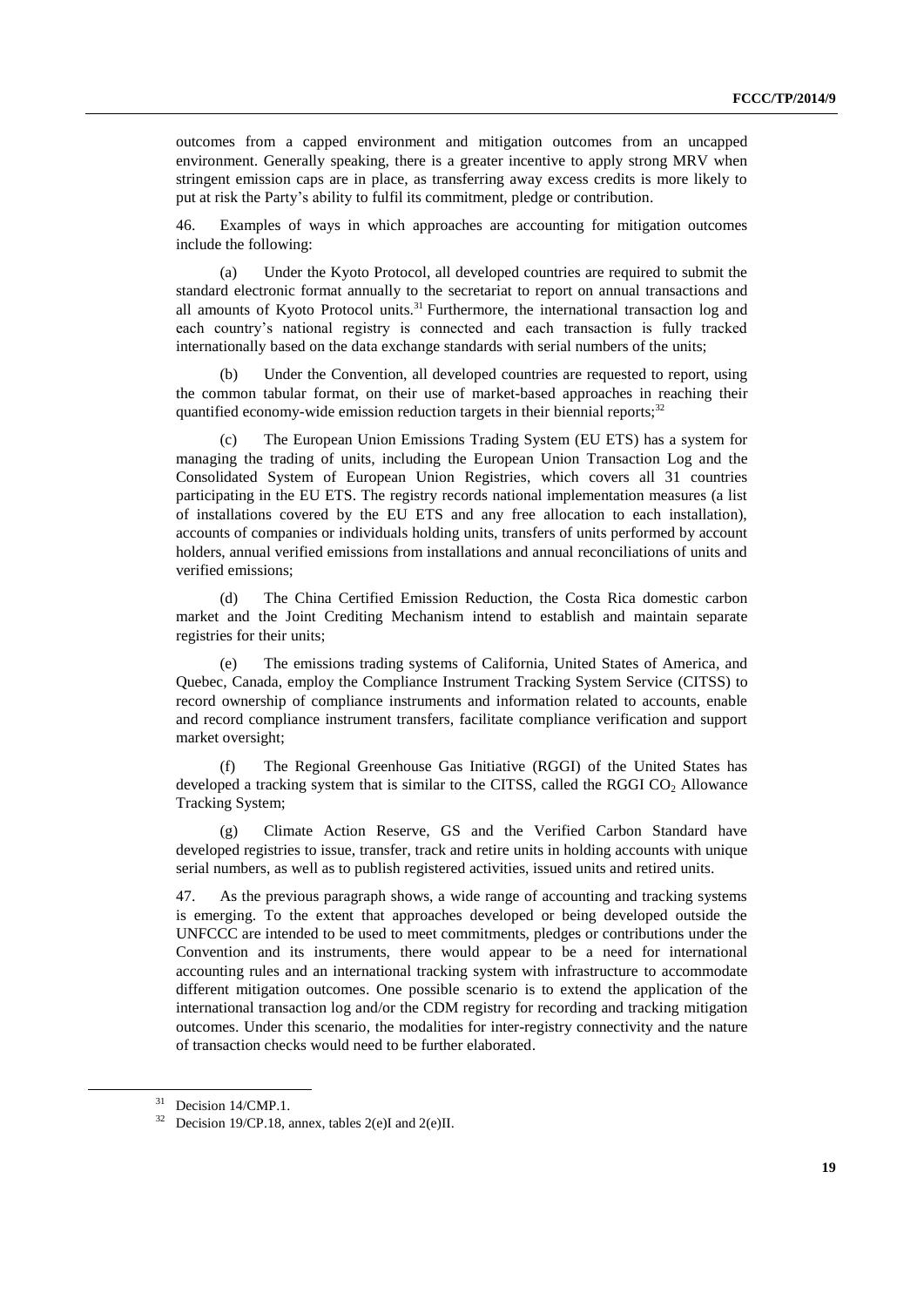## **D. How approaches allow for participation, including through possible eligibility criteria**

### **1. Overview**

48. "Participation" in approaches may be seen in two ways. It can refer to participation by individual entities in an approach or, especially in the context of the FVA, it may refer to the participation of Parties and their approaches at the international level, in particular the international recognition of mitigation outcomes generated under these approaches. This section considers both of these meanings in turn.

### **2. Options**

49. The first meaning of participation relates to participation by an entity in an approach. Trading approaches generally require mandatory participation by all entities within specified sectors, with limited exemptions (such as facilities with emissions below a *de minimis* threshold). The selection of which sectors are to be covered can vary, with the focus tending to be on high-emitting sectors and the availability of opportunities to reduce or remove emissions within these sectors.<sup>33</sup>

50. By contrast, crediting approaches generally allow for voluntary participation within the scope of activities allowed. Most crediting approaches implemented at the international level have tended to be open to a broad scope of activities.<sup>34</sup> Those that complement domestic approaches (particularly crediting approaches that have been developed to support a particular trading approach, as in California or Quebec) may limit participation on the basis of sector, geography or other factors in line with broader policy aims.

51. The second meaning of participation relates to the international recognition of mitigation outcomes generated under these approaches established and operated by Parties. Some submissions and other materials considered in the preparation of this document referred to criteria which would need to be fulfilled by Parties before mitigation outcomes from their national-level approaches could be considered valid for international transfer and use in fulfilling commitments, pledges and contributions. These criteria would be focused on demonstrating that the Party has sufficiently robust and transparent systems in place to operate in accordance with the prevailing accounting framework.

- 52. Such eligibility criteria could address:
	- (a) Being a Party to the relevant agreement;
	- (b) Having a quantified commitment, pledge or contribution;
	- (c) Having in place a system to implement MRV requirements;
	- (d) Having submitted the most recently required national inventory;
	- (e) Having access to a registry system;

(f) Submitting additional information on an ongoing basis with regard to the international transfer and use of mitigation outcomes in fulfilling commitments, pledges or contributions.

53. Parties without quantified commitments, pledges or contributions that wish to participate in generating mitigation outcomes under baseline and crediting approaches may

-

<sup>33</sup> International Carbon Action Partnership. 2014. *Emissions Trading Worldwide*.

Examples include the CDM (open to all activities except nuclear and land use, land-use change and forestry activities other than afforestation and reforestation), JI (open to all activities except nuclear), GS and the Verified Carbon Standard (VCS).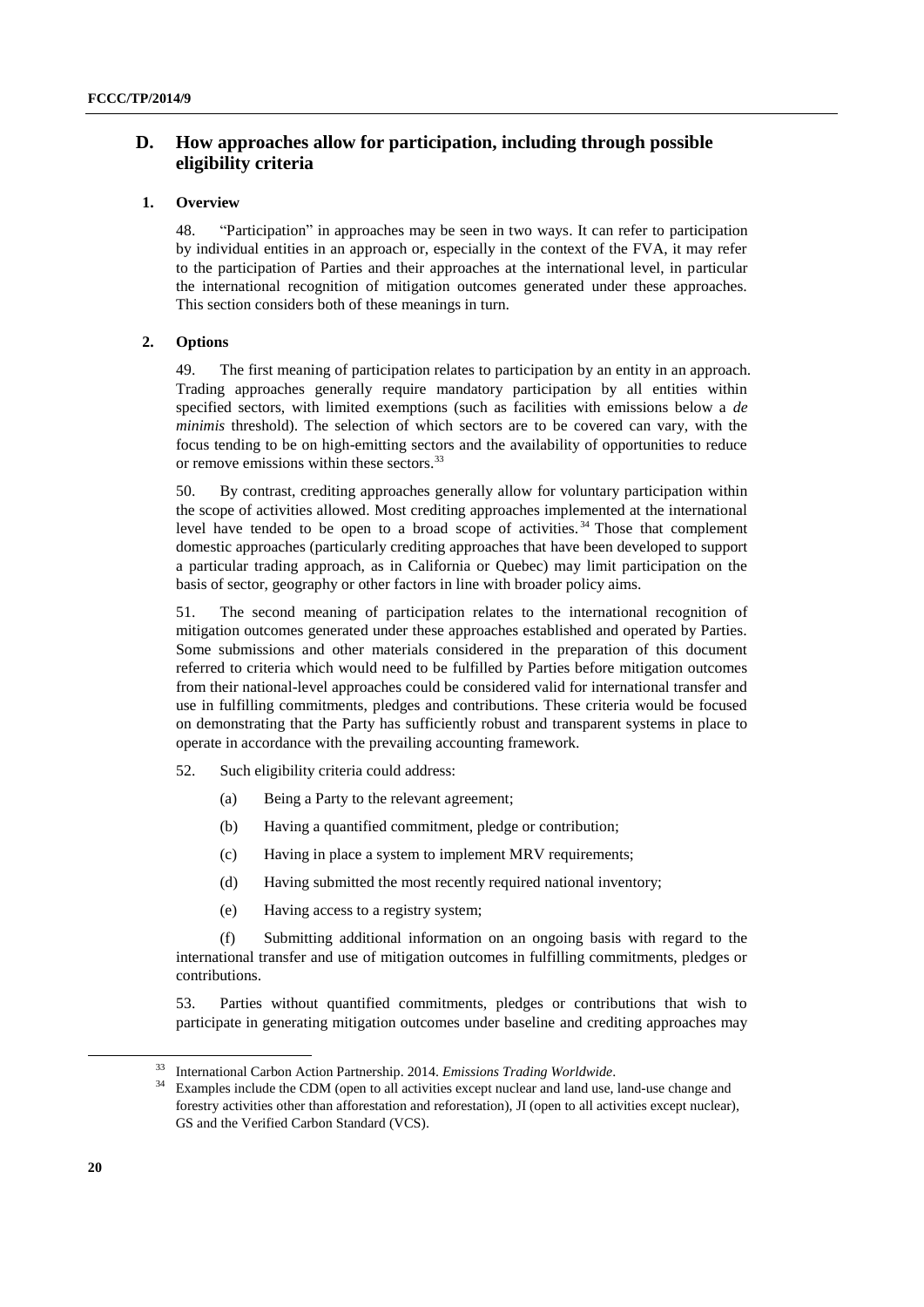not need to be subject to this full set of eligibility criteria. Where such Parties are not seeking to use mitigation outcomes from other Parties against commitments, pledges or contributions of their own, they may only need to be a Party to the relevant agreement.

## **E. How approaches provide co-benefits, including, but not limited to, their contribution to sustainable development, poverty eradication and adaptation**

## **1. Overview**

54. Certain approaches may provide complementary benefits (co-benefits in addition to mitigation. These include, but are not limited to, sustainable development, poverty eradication and adaptation.

55. Regarding sustainable development, which could also be seen to encompass poverty eradication, a widely accepted definition originates from the Brundtland report: "development that meets the needs of the present without compromising the ability of future generations to meet their own needs."<sup>35</sup> Sustainable development is generally understood to have three dimensions:

- (a) Economic (such as financial investments in local projects);
- (b) Environmental (such as improved local air quality);
- (c) Social (such as poverty eradication, increased employment).

56. Regarding adaptation, the Intergovernmental Panel on Climate Change defines it as referring to "the process of adjustment to actual or expected climate and its effects".<sup>36</sup> It should be clarified that the scope of this document is limited to approaches to enhance the cost-effectiveness of, and to promote, mitigation actions, with adaptation co-benefits.

### **2. Options**

 $\overline{a}$ 

57. Table 12 lists the ways in which approaches can provide co-benefits by contributing to sustainable development. Approaches that mitigate emissions in developing countries typically mandate that they also contribute to the sustainable development of these countries. <sup>37</sup> Alternatively, approaches that mitigate emissions in developed countries have a more mixed record, with multilateral approaches tending not to mandate contributions to sustainable development<sup>38</sup> but with domestic approaches tending to require, for example, the allocation of some revenue raised from the sale of units to support local economic,

<sup>35</sup> World Commission on Environment and Development. 1987. *Our Common Future*.

<sup>36</sup> IPCC. 2014. Summary for policymakers. In: *Climate Change 2014: Impacts, Adaptation, and Vulnerability. Contribution of Working Group II to the Fifth Assessment Report of the Intergovernmental Panel on Climate Change*.

<sup>&</sup>lt;sup>37</sup> For example, a purpose of the CDM is to assist developing countries in achieving sustainable development, as set out in Article 12, paragraph 2, of the Kyoto Protocol. The China Certified Emission Reduction (CCER) requires that an activity contribute to the sustainable development of society. The Plurinational State of Bolivia's proposed mechanism for climate resilience and sustainable development has the purpose of assisting developing countries to achieve an effective and successful transition towards holistic and resilient low-carbon sustainable development patterns, trajectories and pathways in the context of the principles and provisions of the Convention.

<sup>38</sup> Multilateral approaches between developed countries include JI (which contains a general reference to the sustainable development of host Parties but, in practice, host Parties have not mandated such contributions) and IET (which does not contain a textual reference to the sustainable development of participating Parties but, in practice, some Parties have sought to allocate revenue from sales of units to local projects, with varied results in implementation).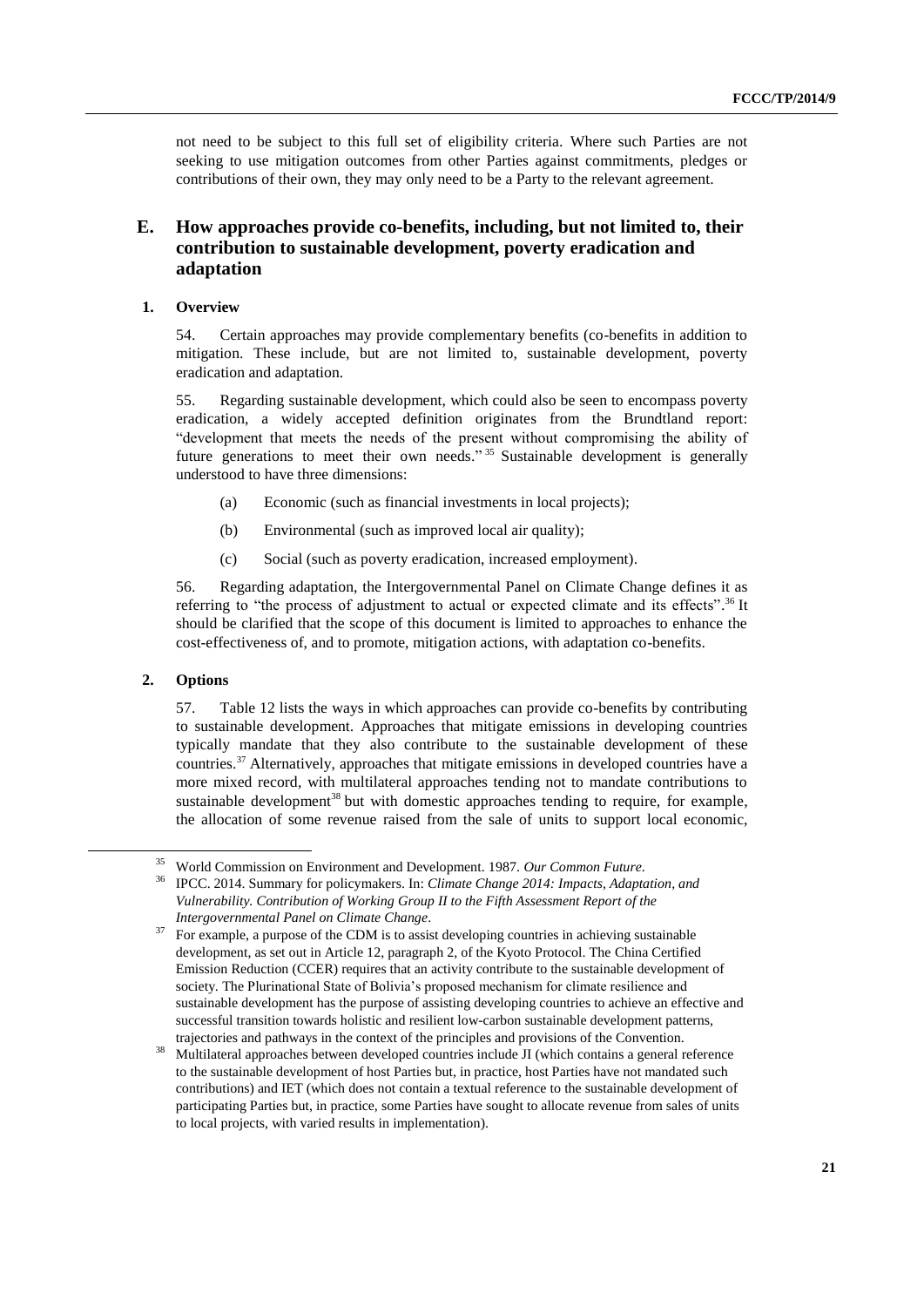environmental or social projects.<sup>39</sup> The quantification of sustainable development impacts is complex but there are a number of ongoing initiatives to achieve this.<sup>40</sup>

| able |  |
|------|--|
|      |  |

**Providing co-benefits by contributing to sustainable development and poverty eradication**

| Option                                 | Description                                           | Considerations                                | Examples          |  |  |
|----------------------------------------|-------------------------------------------------------|-----------------------------------------------|-------------------|--|--|
| Confirmation from<br>host jurisdiction | The host jurisdiction<br>must confirm that the        | Upholds sovereign<br>right of a jurisdiction. | CDM <sup>a</sup>  |  |  |
|                                        | activity helps it to                                  | Has been criticized for                       |                   |  |  |
|                                        | achieve sustainable                                   | lack of transparency                          |                   |  |  |
|                                        | development                                           | and inadequate                                |                   |  |  |
|                                        |                                                       | conduct of                                    |                   |  |  |
|                                        |                                                       | assessments                                   |                   |  |  |
| Independent                            | An independent entity Can enhance                     |                                               | GS, $VCS^b$       |  |  |
| confirmation                           | must confirm that an                                  | transparency of                               |                   |  |  |
|                                        | activity assists the                                  | methods used to assess                        |                   |  |  |
|                                        | host country to                                       | contributions. May                            |                   |  |  |
|                                        | achieve sustainable                                   | impose additional cost                        |                   |  |  |
|                                        | development                                           | on participants                               |                   |  |  |
| Negative lists                         | An activity of a                                      | Requires advance                              | Australian $CFIc$ |  |  |
|                                        | certain type is                                       | consideration of                              |                   |  |  |
|                                        | automatically deemed activities on negative           |                                               |                   |  |  |
|                                        | to have negative                                      | list. May prevent                             |                   |  |  |
|                                        | sustainable                                           | recognition of atypical<br>activities of a    |                   |  |  |
|                                        | development impacts                                   |                                               |                   |  |  |
|                                        | and is ineligible to be particular type<br>recognized |                                               |                   |  |  |
| Levy on mitigation                     | A levy may be                                         | Ties level of funding                         | China CDM fund    |  |  |
| outcomes                               | applied to a portion of for sustainable               |                                               | (levy on certain  |  |  |
|                                        | mitigation outcomes                                   | development to                                | industrial gas    |  |  |
|                                        | from an activity.                                     | current market                                | activities)       |  |  |
|                                        | These mitigation                                      | conditions for units                          |                   |  |  |
|                                        | outcomes may then be representing                     |                                               |                   |  |  |
|                                        | monetized with the                                    | mitigation outcomes.                          |                   |  |  |
|                                        | proceeds remitted to                                  | May reduce incentive                          |                   |  |  |
|                                        | sustainable                                           | to invest in activities                       |                   |  |  |
|                                        | development                                           | subject to the levy                           |                   |  |  |
|                                        | activities                                            |                                               |                   |  |  |

<sup>a</sup> The CDM currently applies this option, requiring each activity to receive confirmation from its host Party that it will assist the Party to achieve sustainable development. Participants in an activity

-

<sup>&</sup>lt;sup>39</sup> Many ETS in developed countries direct some or all revenue from the sale of units to support local projects. These include the EU ETS (support for pilot projects in renewable energy and carbon dioxide capture and storage in geological formations), the Republic of Korea (fund to support research and development), California (transportation and sustainable communities, clean energy and energy efficiency, natural resources and waste diversion), Quebec (projects as set out in accordance with provincial policy) and RGGI (energy efficiency, renewable energy production and direct energy bill assistance).

<sup>&</sup>lt;sup>40</sup> For example, GS has tried to quantify impacts by project and benefit type (for example, that wind projects have contributed up to USD 100 million annually in reduced fossil fuel imports), while the United Nations Environment Programme is considering an integrated approach that includes sustainable development indicators, stakeholder involvement procedures and safeguards against negative impacts to assess the co-benefits of nationally appropriate mitigation actions.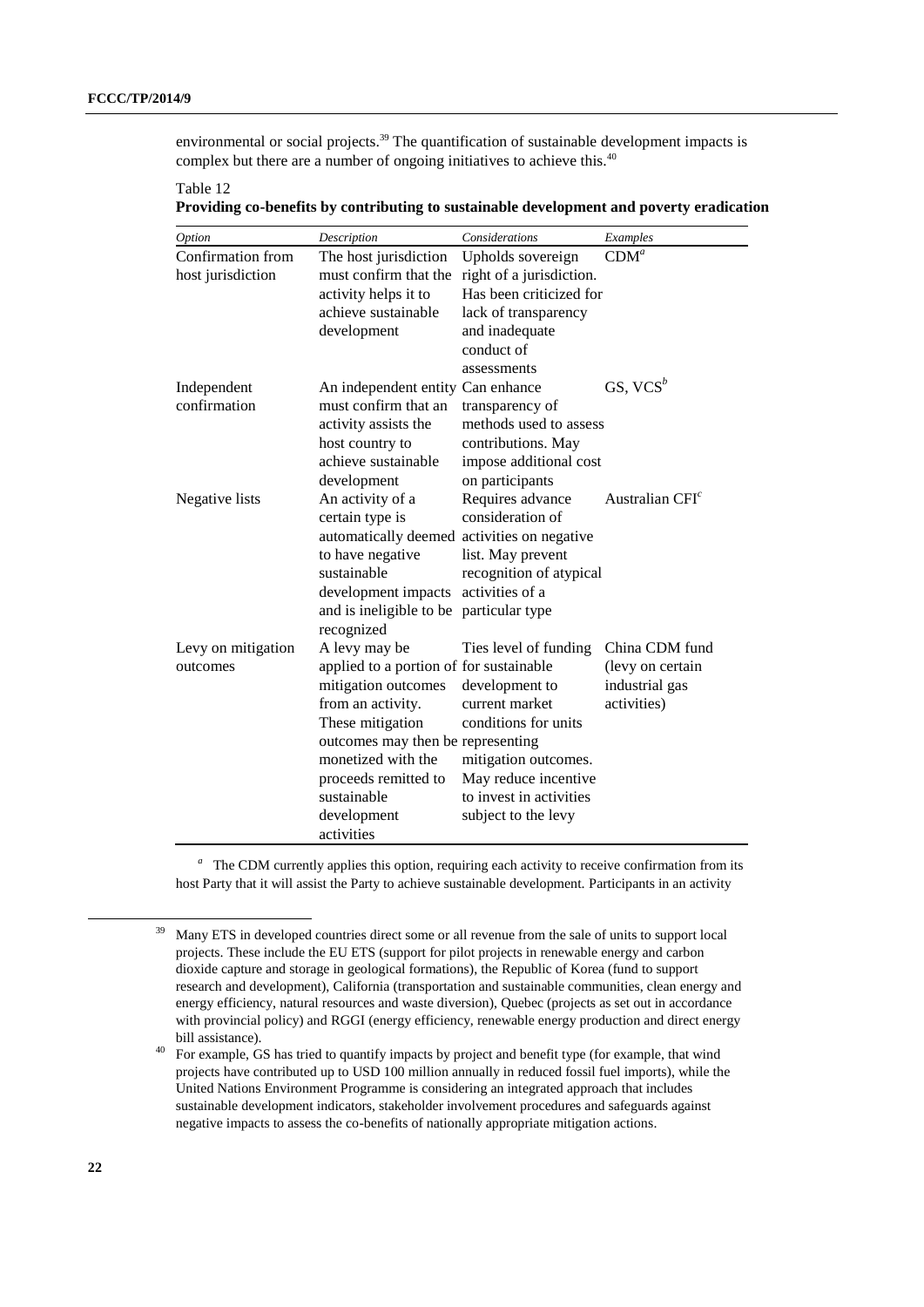are required to explain in their project documentation how it contributes to the sustainable development of the host Party. This is used for public global and local consultation. The CDM has developed a tool to enable participants in an activity to describe, on a voluntary basis, the contributions of their activity in a consistent and standardized manner using a set of predetermined sustainable development criteria and indicators.

<sup>*b*</sup> GS requires assessments to be performed before and after implementation of an activity to confirm that it does no harm consistent with the United Nations Millennium Development Goals Carbon Safeguard Principles; assessments are performed by independent experts accredited under the CDM. VCS optionally enables the 'tagging' of units with independent confirmation of their sustainable development benefits, to be performed by three independent entities.

<sup>c</sup> Under the Australian CFI, these include activities that pose risks to water availability, biodiversity conservation, employment, local communities or land access for agricultural production.

58. Table 13 lists the ways in which approaches can provide co-benefits by contributing to adaptation.

| Option                                                        | Description                                                                                                                                                                                              | Considerations                                                                                                                                                                                          | Examples                  |
|---------------------------------------------------------------|----------------------------------------------------------------------------------------------------------------------------------------------------------------------------------------------------------|---------------------------------------------------------------------------------------------------------------------------------------------------------------------------------------------------------|---------------------------|
| Levy on mitigation<br>outcomes                                | A levy may be applied<br>to a portion of<br>mitigation outcomes<br>from an activity. These<br>mitigation outcomes<br>may then be monetized<br>with the proceeds<br>remitted to adaptation<br>activities. | Ties level of funding<br>for adaptation to<br>current market<br>conditions for units<br>representing mitigation<br>outcomes. May reduce<br>incentive to invest in<br>activities subject to the<br>levy. | CDM, JI, IET <sup>a</sup> |
| Allocate revenue<br>from unit issuances<br>towards adaptation | Revenue raised from<br>the auction of units<br>issued by trading<br>approaches can be<br>invested in adaptation<br>projects.                                                                             | Presupposes that<br>trading approaches<br>will issue units on the<br>basis of auctioning (as<br>opposed to free<br>allocation).                                                                         | Quebec                    |

**Providing co-benefits by contributing to adaptation**

<sup>a</sup> The CDM levies a share of proceeds of 2 per cent on all unit issuances, other than from activities in the least developed countries, which are exempt. Units representing this share of proceeds are forwarded to a separate account in the CDM registry to be monetized, with proceeds remitted to the Adaptation Fund. According to the most recent *Adaptation Fund Trust Fund: Financial Report prepared by the Trustee*, USD 190.4 million had been raised as at 30 June 2014 to support adaptation activities. Decision 1/CMP.8 (Doha Amendment to the Kyoto Protocol), paragraph 21, extended this levy to first international transfers of a Party's assigned amount units (though not removal units) and the issuance of units under JI.

## **F. How approaches have effective institutional arrangements and governance**

### **1. Overview**

Table 13

59. Institutional arrangements and governance refer to the means by which an approach is regulated.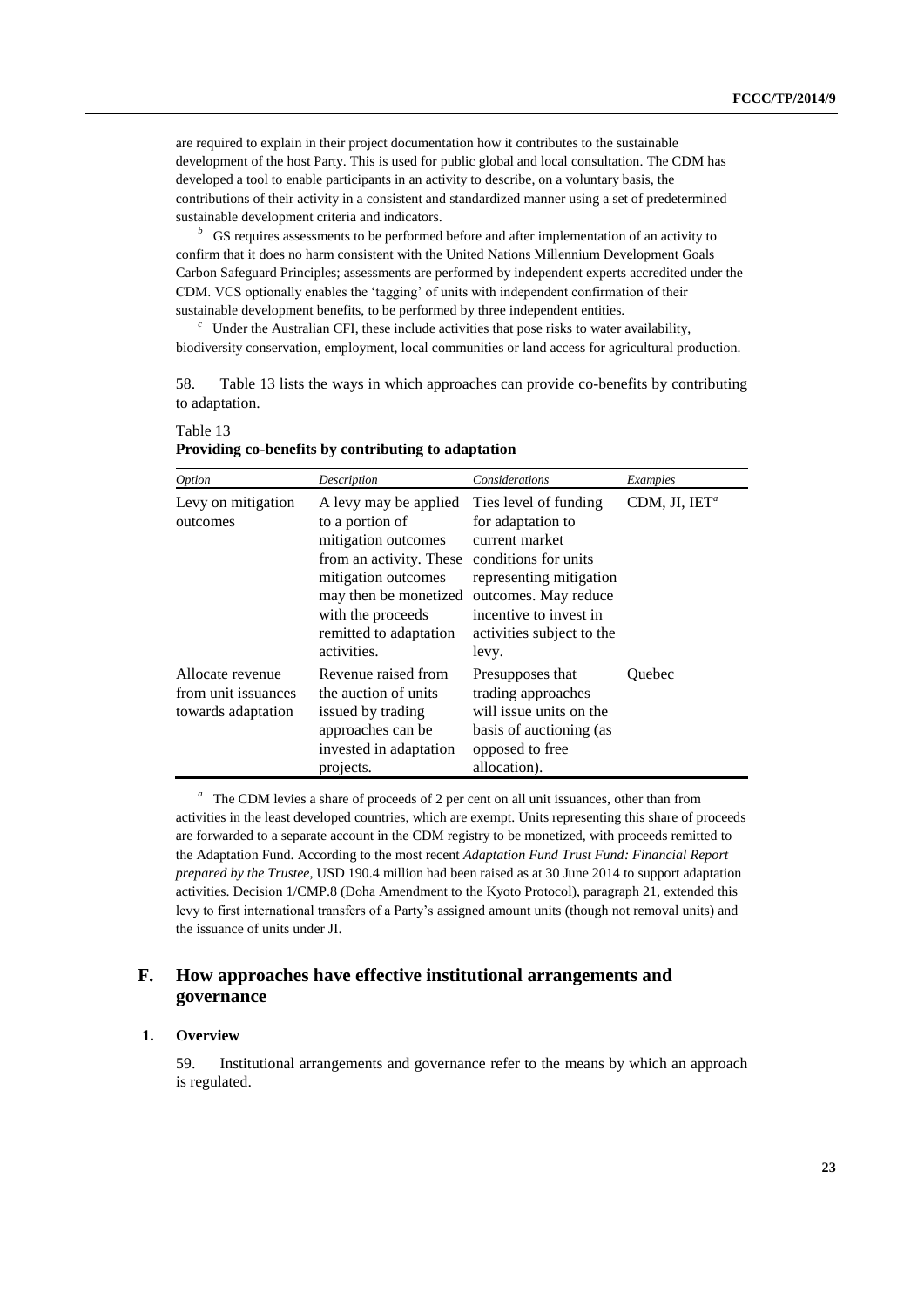#### **2. Options**

60. There is a general convergence among approaches that regulation involves actors at different levels. These include the following:

(a) A high-level body responsible for establishing the approach and providing guidance on fundamental policy matters, such as the scope and coverage of the approach, rules regarding the distribution of mitigation outcomes, rules regarding the MRV of emissions and – for trading approaches, given the fundamental importance of the reference  $level - the cap; 41$ 

(b) An executive or supervisory body responsible for managing the approach, consistent with the broad parameters set out by the high-level body;  $42$ 

(c) An administrative body responsible for supporting the operations of the approach within the limits of its delegated authority;  $43$ 

(d) Third-party experts, accredited under the approach, responsible for specific tasks such as verifying mitigation outcomes;<sup>44</sup>

(e) Advisory bodies responsible for recommending technical rules or assessments:<sup>45</sup>

(f) Bodies responsible for enforcing compliance with the approach. $46$ 

61. Compliance is particularly important for approaches that recognize mitigation outcomes ex ante (most trading approaches), where an entity's non-compliance can undermine the environmental integrity of the entire approach. In contrast, approaches that recognize mitigation outcomes ex post (most non-market-based approaches as well as most crediting approaches) generally – though not always – have a lighter compliance regime, as the consequence of an entity's non-compliance is generally just the non-generation of mitigation outcomes. It may also be noted that approaches developed and implemented by

<sup>43</sup> This role is generally played by staff serving in a governmental, intergovernmental or nongovernmental organization (such as the UNFCCC secretariat for the CDM, JI and IET).

1

<sup>&</sup>lt;sup>41</sup> Examples include the CMP (for the CDM, JI and IET), national or subnational legislatures for approaches developed by Parties (or by subnational authorities) or boards of directors (for privatesector approaches); the Board of Directors (Climate Action Reserve (CAR)); the GS Foundation Board (for GS); and the VCS Board and VCS Association (VCS).

<sup>&</sup>lt;sup>42</sup> Examples include the Executive Board of the CDM, the JISC, the National Development and Reform Commission (for CCER), the Carbon Board (Costa Rica), the Joint Committee between two governments (for the Joint Crediting Mechanism (JCM)) and the Air Resources Board (for California). For some approaches, particularly those developed by non-governmental organizations, this role may also be filled by the high-level body.

<sup>&</sup>lt;sup>44</sup> Examples include designated operational entities (CDM), accredited independent entities (JI), experts accredited by the national regulatory agency (CCER), experts accredited under the CDM (GS, JCM and VCS), ISO14065-certified bodies (CAR, JCM and VCS).

<sup>&</sup>lt;sup>45</sup> Examples include: ad hoc selection of experts (CCER); methodology and transparency committees (Costa Rica); expert panel and external experts (JCM); panels and working groups (CDM); technical advisory committee (GS); stakeholder working groups and external expert review groups (CAR); agriculture, forestry and other land-use steering committee, expert assessment panel and technical working groups (VCS).

<sup>46</sup> Penalties for non-compliance in ETS include: EU, EUR 100 per tonne, make-up of shortfall; New Zealand, 30 New Zealand dollars per tonne, make-up of shortfall; Switzerland, 125 Swiss francs per tonne, make-up of shortfall; California, make-up of four times shortfall; Quebec, make-up of three times shortfall; Chinese subnational systems: Beijing, 3–5 times the market price; Chongqing, 20,000–50,000 yuan (RMB); Guangdong, RMB 10,000–50,000 plus deduction of twice the shortfall from the next allocation; Hubei, 3 times the market price plus deduction of twice the shortfall from the next allocation; Shanghai, RMB 50,000–100,000; and Shenzhen, 3 times the market price.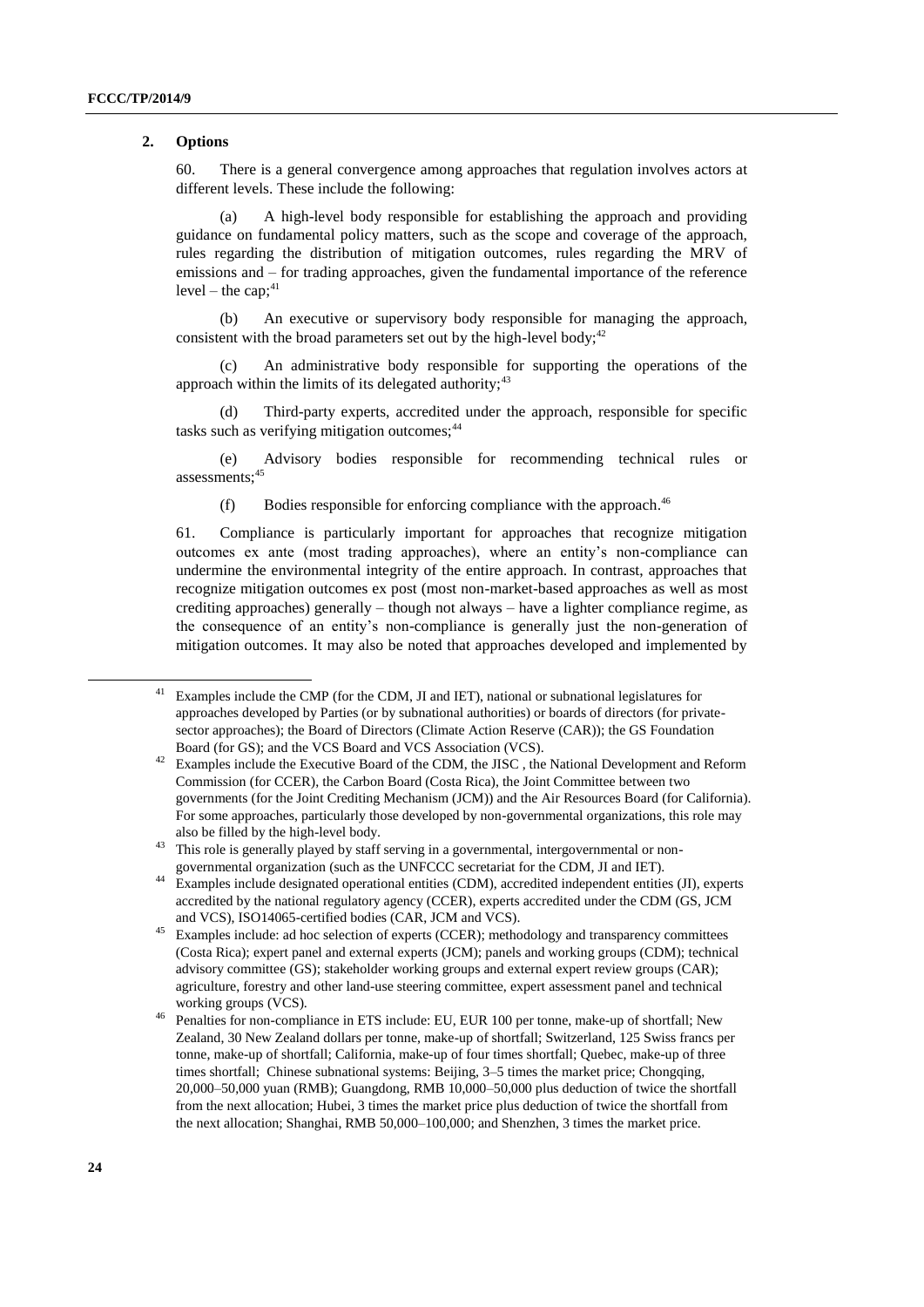Parties (and subnational authorities) are regulated by public bodies and therefore have recourse to broader public enforcement mechanisms, whereas approaches developed and implemented by other bodies typically do not have such recourse and must rely instead on private law agreements.

62. One consideration about multiple levels of institutional arrangements is the appropriate balance of responsibilities. High-level and executive bodies need to balance the effective exercise of their oversight role with the avoidance of overly technical considerations, which can be voluminous and hinder their ability to effectively manage the approach, or overly prescriptive guidance, which can prove inflexible and unworkable. Alternatively, administrative bodies, third-party experts and advisory bodies need to balance their role in operating an approach with appropriate deference to managing bodies.

### **G. How approaches relate to international agreements**

#### **1. Overview**

63. An "international agreement" is any agreement between the national governments of different countries.<sup>47</sup> Examples include the Convention and its instruments (such as the Kyoto Protocol), as well as bilateral or multilateral agreements.

#### **2. Options**

1

64. Some approaches are themselves the product of an international agreement. These approaches generally have strong multilateral legitimacy, having been negotiated by multiple countries, but can also be time-intensive to establish.<sup>48</sup> Other approaches are the product of domestic policies or measures and are linked to other approaches by means of an international agreement.<sup>49</sup> These approaches can be less time-intensive to establish initially, but the act of retroactively linking approaches can pose challenges in terms of harmonizing (or accepting) differences between approaches, with the number of bilateral links rising exponentially with the number of jurisdictions involved.<sup>50</sup> Other approaches do not directly relate to international agreements but may be normatively influenced by them.<sup>51</sup>

## **IV. Possible implications for the work programme**

65. A number of possible implications for the SBSTA work programme on the FVA may be identified as arising from this technical paper and the submissions from Parties and admitted observer organizations, as well as other relevant materials, considered during the course of its preparation. The following points should not be seen as a fully comprehensive

 $47$  For the purposes of this document, agreements between subnational authorities in different countries, such as the agreement between California and Quebec to link their ETS, are not considered to be international agreements.

<sup>&</sup>lt;sup>48</sup> The CDM, JI and IET were established by the Kyoto Protocol. The EU ETS was agreed multilaterally by EU member States. JCM is being made operational through bilateral international agreements between Japan and individual developing countries.

<sup>&</sup>lt;sup>49</sup> Examples of links include those between: the EU ETS and the CDM and JI; the EU ETS and certain non-EU jurisdictions in Europe; and New Zealand and the CDM, JI and UNFCCC provisions relating to removals of emissions by sinks.

<sup>&</sup>lt;sup>50</sup> For example: linking two jurisdictions requires one bilateral agreement, linking three jurisdictions requires three bilateral agreements, linking four jurisdictions requires six bilateral agreements, and so on.

<sup>&</sup>lt;sup>51</sup> Examples include approaches that have elaborated methodologies on the basis of standards developed under approaches that were established by international agreement, such as the CDM.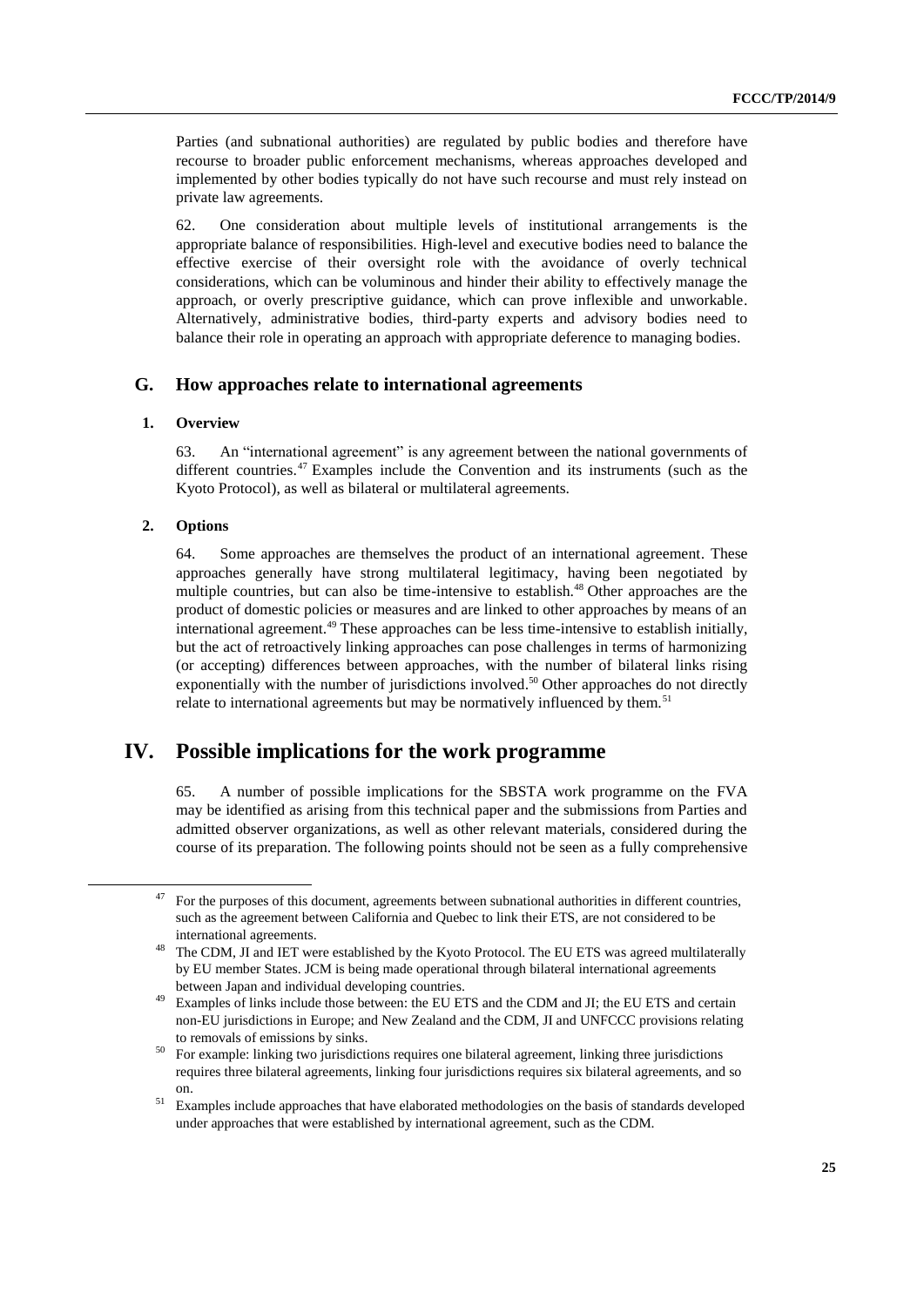set of possible implications, but may be seen as an attempt to highlight key issues that may be of importance to the future work of the SBSTA.

66. It should be said that it may not be possible for Parties to take a final decision on the nature of the FVA in advance of more clarity emerging from the ADP discussions on the 2015 agreement. It may therefore be worth exploring how, in this context, Parties might be able to give more clarity on the focus and priority of the SBSTA work programme in 2015.

67. There is a need for an **accounting framework** under which approaches operate. This refers to a comprehensive framework that sets out how a Party's fulfilment of a commitment, pledge or contribution under the Convention is to be assessed, including which actions may count towards that fulfilment. It may be developed through the FVA or wider discussions under the ADP. Such a framework would give a basis for the international transfer and use of mitigation outcomes and would also address systems for tracking such transfer and use. Such systems may include registries for individual Parties, which for practical reasons would need to adhere to common technical standards. Centrally administered registries – potentially operated under the Convention – may also be used by Parties not wishing to expend the resources to maintain their own systems. There may also be a centrally administered system to monitor and centralize reporting on the tracking, which could also facilitate the connection of the registries to each other. These systems could build upon the registries and international transaction log under the Kyoto Protocol.

68. There is a need to **determine more clearly the overall concept of the FVA**, as this would enable further steps in the work programme. From the submissions and materials considered in the preparation of this document, it appears that the FVA could evolve to provide either or both of the following functions:

(a) The **assessment and determination of which approaches** are able to generate mitigation outcomes that are recognized internationally. This would be based on the fulfilment by the approaches of specified standards;

(b) Definition and assessment of **eligibility criteria** for Parties to meet if they wish units from their national approaches to be valid for international transfer and use in fulfilling commitments, backed up by the wider **accounting framework**.

69. There is a need to **consider how approaches can be assessed against standards**. It is apparent from the analysis in this document that approaches can meet standards in varying ways. Understanding how approaches meet standards, or to what extent they meet the standards in situations where the answer is not black and white, is fundamental to understanding the integrity of the mitigation outcomes.

70. It also appears, from the analysis in this document, that there is **value in a central institution that can promulgate and share standards**. Approaches in place today regularly look to UNFCCC standards as a point of reference, either to be used directly or to be used as a basis or starting point in the development of their own standards. This can serve the harmonization of standards, can promote greater regulatory certainty and lower transaction costs for users, and can help to safeguard environmental integrity.

71. With regard to any **eligibility criteria for Parties**, it appears these would need to be focused on demonstrating that Parties have sufficiently robust and transparent systems in place to operate in accordance with the prevailing accounting framework. These could cover the nature of the commitment, pledge or contribution; systems for MRV; systems for tracking the transfer and use of mitigation outcomes; and the submission of relevant national inventories and additional information on the transfer and use of mitigation outcomes. Consideration would also need to be given to how these criteria would be assessed, such as assessment by independent experts or a system of peer review.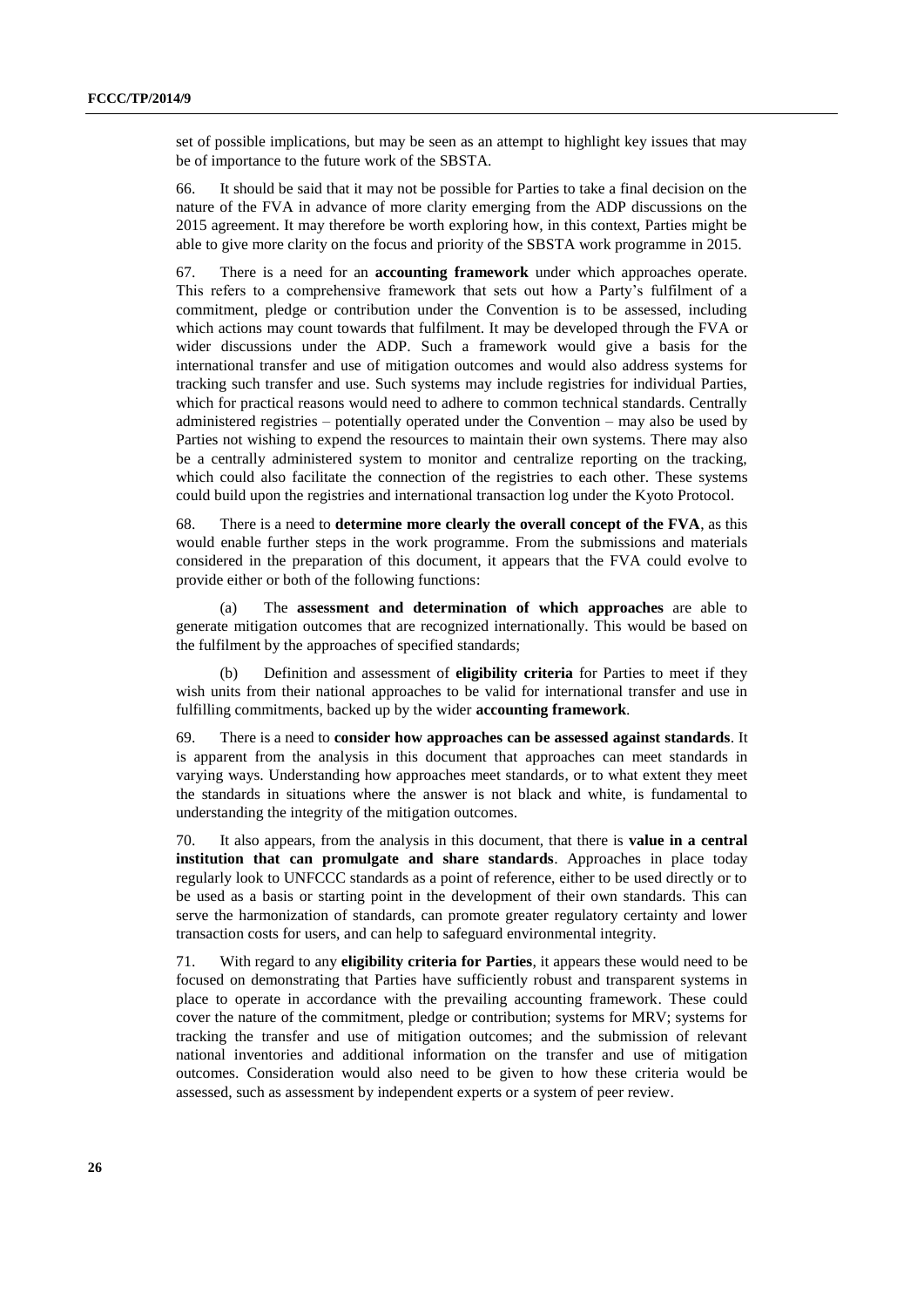72. A further consideration is the **manner in which approaches provide co-benefits** with regard to sustainable development, poverty eradication and adaptation and the extent to which this should be specified at the international level.